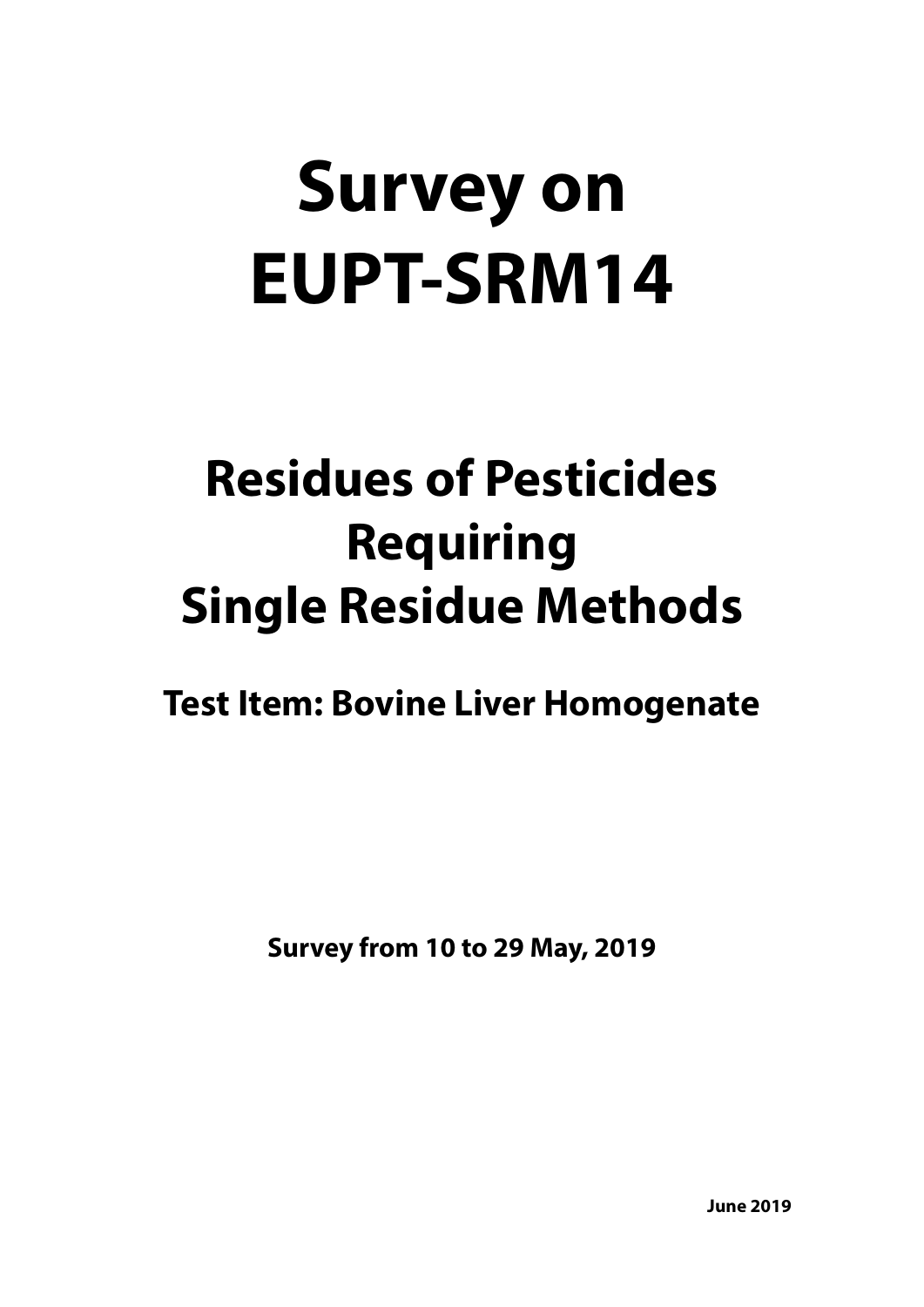Approved by Michelangelo Annastassiades (Head of EURL-SRM), Stuttgart, 12.06.2019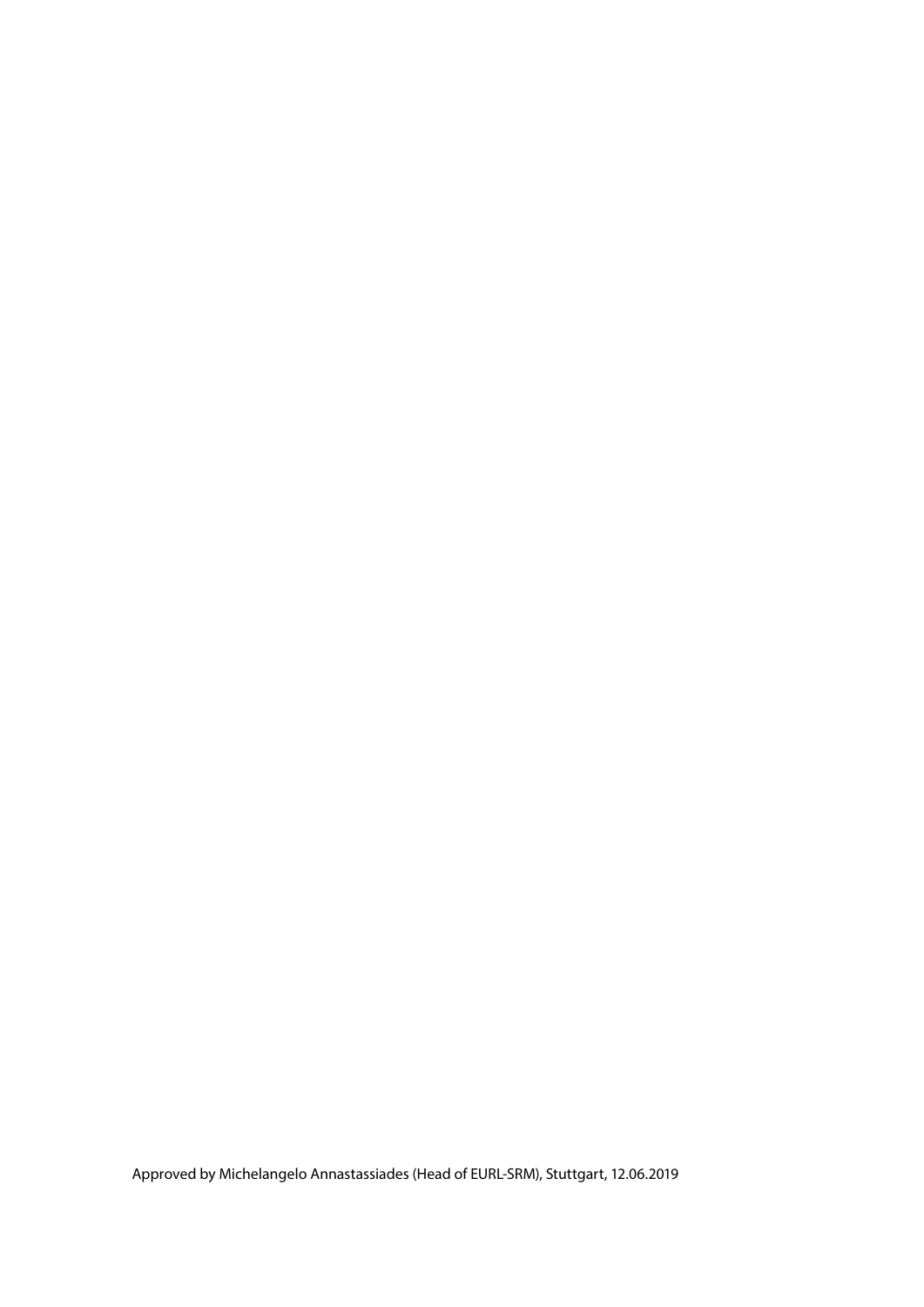| 21<br>23     | 45 % |
|--------------|------|
|              |      |
|              | 49 % |
| 44           | 94 % |
| 3            | 6%   |
| $\Omega$     | 0%   |
| $\mathbf{0}$ | 0%   |
| $\mathbf{0}$ |      |
|              |      |

#### **Q1-1: PT Organisation (PT announcement and assistance before, during and after PT)**

#### **Positive comments:**

**•** reliable assistence when something happens.

#### **Negative comments and suggestions for improvement:**

- 1. the change of matrix at the last "minute".
- 2. It was not the common matrix we have the methods validated for.
- 3. sometimes very last changes during test or very short before delivering
- 4. The postponement of the deadline for result submission is annoying! It would make more sense to give the participants more time from the beginning instead of changing during the PT every year.
- 5. We suggest not to do the test at the same time that the EUPT-AO.
- 6. Some of the pesticides of the target list were very expensive to buy them.

#### **Reply by organisers:**

- 1. We are sorry if this change of matrix has caused stress to you and your lab. The initial intention was indeed to organize a PT on cabbage (same commodity as EUPT-FV), and this was also announced at the end of September 2018 at the joint workshop. Towards the end of October 2018, however, the COM urgently requested to switch to liver and to conduct the PT preferably within 2018 but not later than the first quarter of 2019. It was also a big challenge for us to organise and prepare this uncommon material as well as to release the validated methods for the analysis the SRM pesticides in animal liver.
- 2. Please see 1.
- 3. We'll avoid short-term change.
- 4. This time, the were two main reasons for the extention: a) Several laboratories reported that data entered into the system were not tracked in the system or at least not visible in the Excel export. The shift of the deadline gave the programmers in Denmark enough time to examine the situation and would minimize the risk of missing information and laborious data collection afterwards; b) Some laboratories asked for a deadline shift to account for delays in the delivery of certain consumables (e.g. standards, filters).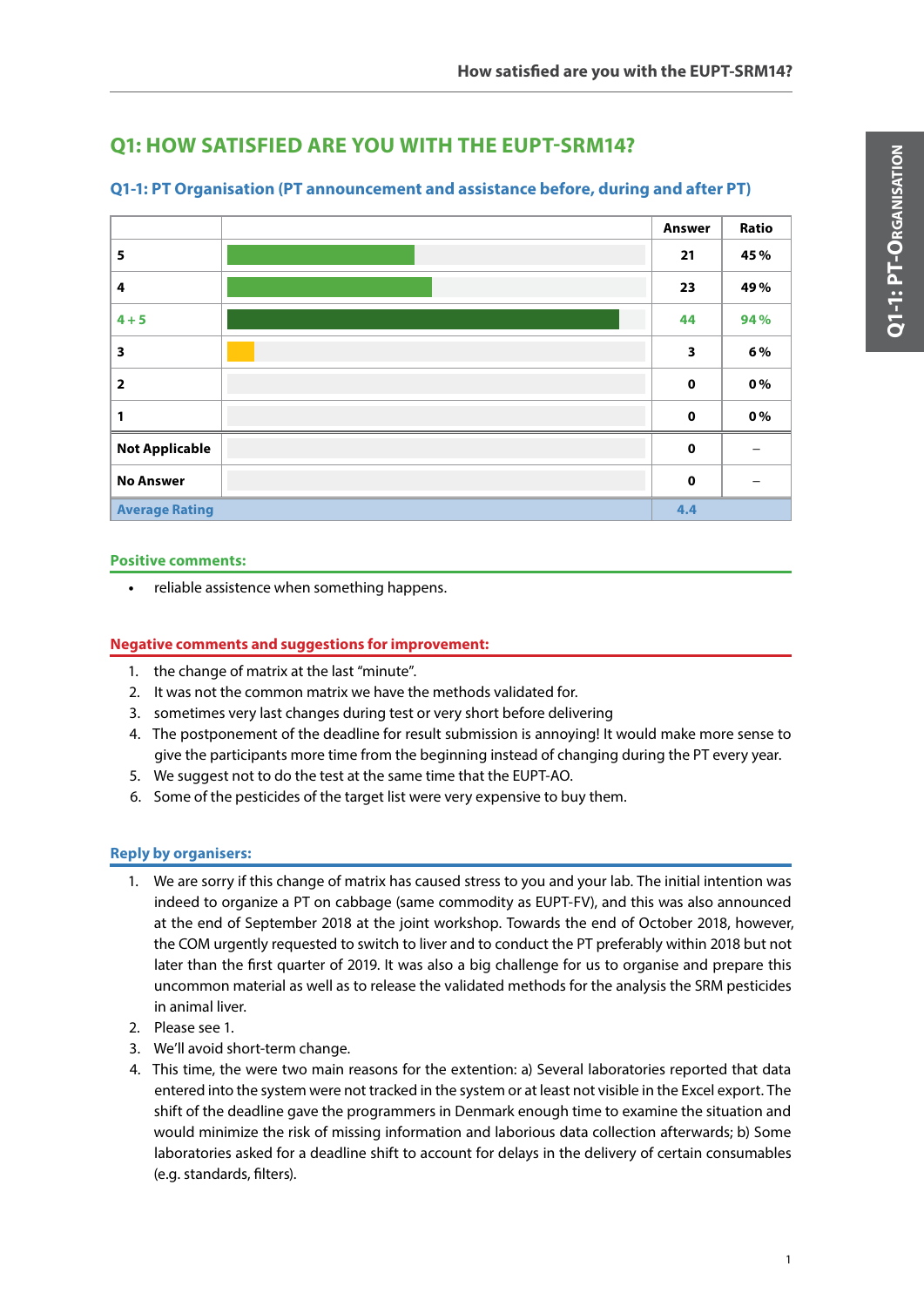- 5. We always try to organize the EUPTs successively rather than in parallel and to keep overlaps as short as possible. The stiff timeline given by the COM (also applying to the EURL-AO) did not give us much freedom this regarding in the particular case.
- 6. Indeed, the current PT included many liver-relevant metabolites, for which the standards were difficult to find and/or expensive to purchase. In order to assist the laboratories we have published a list with possible sources of analytical standards. Liver-relevant compounds that were not available or too difficult to analyze were excluded from the target pesticides list. In any case, with exception of glyphosate all other compounds were only optional.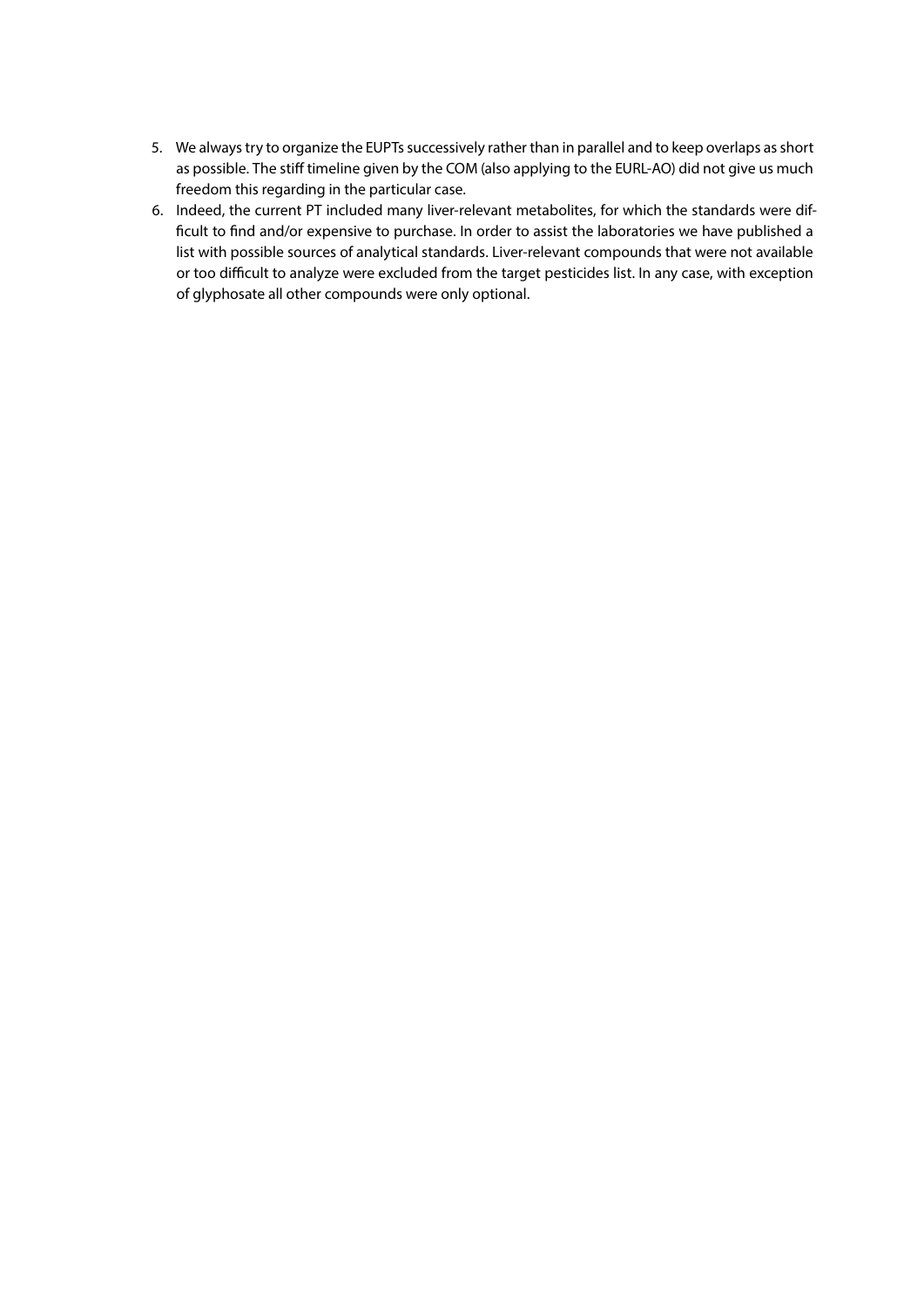

#### **Q1-2: Registration Page (via EURL-DataPool)**

#### **Positive comments:**

- **•** It was fast and flexible. The common password of different PTs is a good idea.
- **•** Quick and easy

#### **Negative comments and suggestions for improvement:**

1. Too much details to fill out regarding the national monitoring programme

#### **Reply by organisers:**

1. The information on the national monitoring programme gives a hint on the scope of laboratories and their significance within the monitoring programs.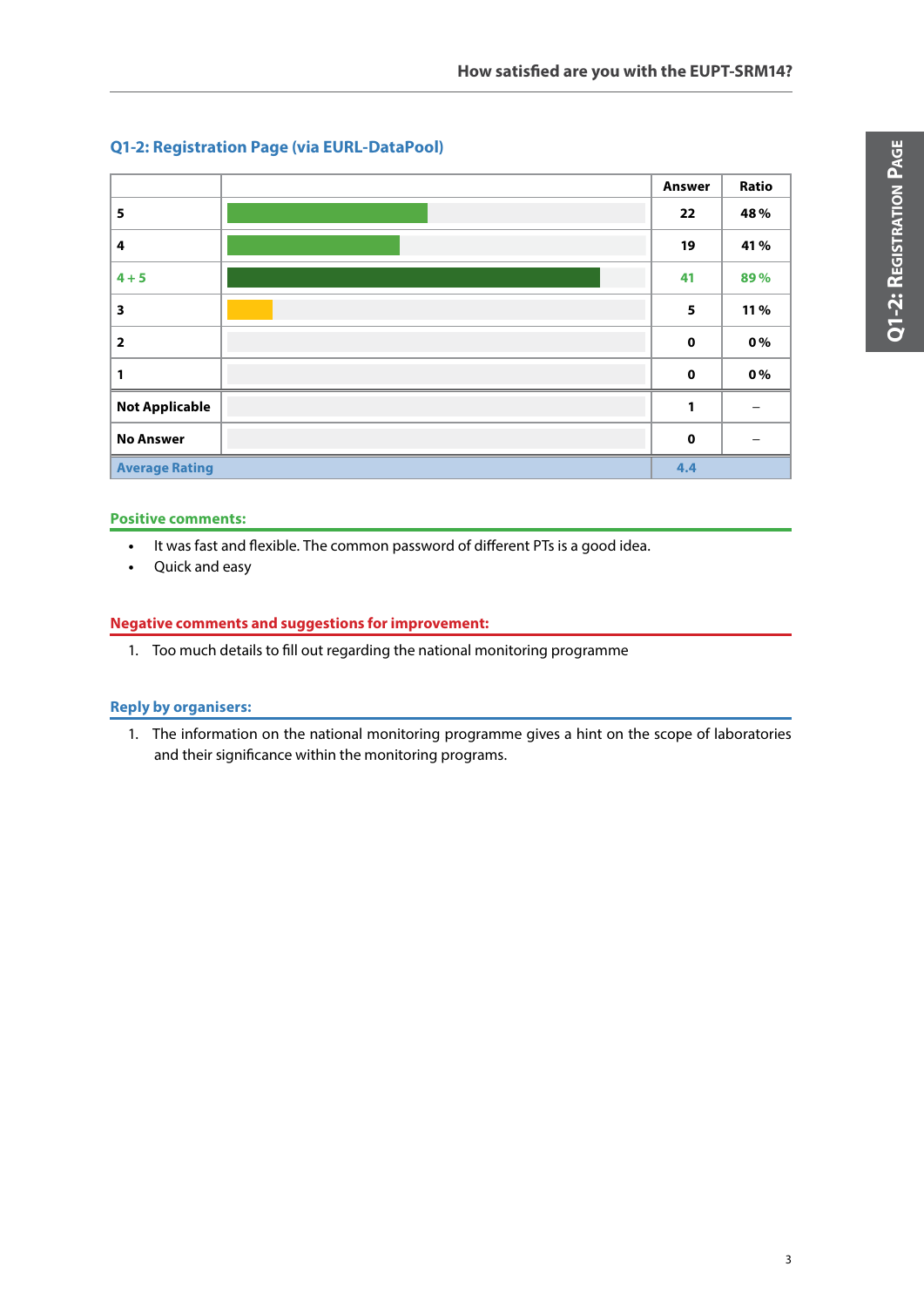

#### **Q1-3: Information and instructions provided by the organisers**

#### **Positive comments:**

**•** The excel file with additional information on the compounds was very useful

#### **Negative comments and suggestions for improvement:**

- 1. I missed the information about glyphosate being a compulsory compound: Where/when was it announced? I discovered it in the preliminary report... Fortunately, we analyzed it (because it was obvious as regards the MACP).
- 2. Information about EDTA came rather late.
- 3. Because we did not have the method until a couple of weeks before the sample arrived, this was not really a PT. It was more like a ring trial than a PT and required an inordinate percentage of laboratory resources.

#### **Reply by organisers:**

- 1. Traditionally, compounds belonging to the MACP are assigned as mandatory. In this EUPT the only compulsory compound was glyphosate. Within the Target Pesticides List (TPL) glyphosate was highlighted by colour, but it was indeed not explicitly named as compulsory. On the result submission page, glyphosate was marked as mandatory under "scope". In any case as there is no Category A/B classification within the EUPT.
- 2. The supplementary information on the availability of EDTA-salts resulted after receiving the information by the PT-participant that the product referred to in the QuPPe protocol was out of stock. We have thereafter swiftly searched for an adequate substitution and communicated this information to all participants.
- 3. As explained under Q1-1 the use of bovine liver as matrix for the EUPT-SRM14 was a request by the COM. Most laboratories didn't have validated methods for the SRM pesticides. But we hope, that our information was useful and helpful for participating laboratories to establish the analytical methods for liver as this is only in line with the COM wish to see advancements in the analyte scope of laboratories participating in the monitoring of liver (which is now included in the MACP) and other commodities of animal origin.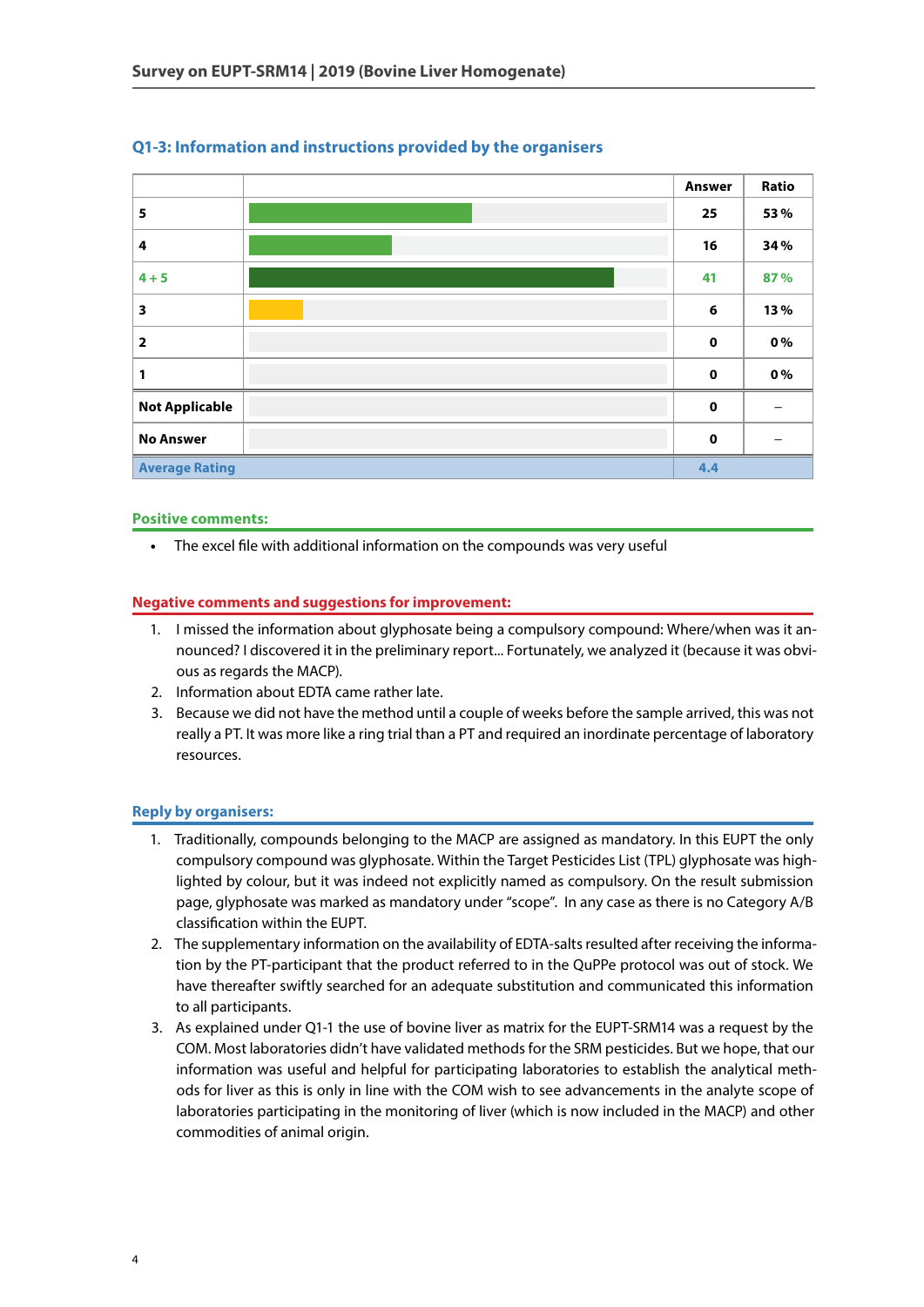### **Answer Ratio 5 34 72 % 4 10 21 % 4 + 5 44 94 % 3 2 4 % 2 0 0 % 1 1 2 % Not Applicable 0** − **No Answer 0** − **Average Rating 4.6**

#### **Q1-4: Shipment/Delivery n**

#### **Positive comments:**

**•** Conditions when received were excellent with much dry ice left in the box.

#### **Negative comments and suggestions for improvement:**

1.  $\star$  It took a week for the sample to arrive.

#### **Reply by organisers:**

- 1.  $*$  We are sorry for the delay in receiving the PT materials. The delay was due to customs clearance procedures of a non-EU country, that took longer than expected and which we could not influence. We have attached the contact data of the recipient (including phone number) on the parcel exterior and, at the request of the participant, we have even additionally enclosed a sanitary certificate for the sample. Nevertheless, this still didn't help to speed up customs procedures. As shipment with dry ice was not allowed in this route, we have taken additional measures to delay the heating up of the sample. So, the sample was frozen at -80 °C, packed into a special thermo-insulated Dewar container and packed into a box with additional insulation and cooling elements. Furthermore, a message was attached on the exterior of the parcel, highlighting that it has to be kept in the freezer in case of delays. The participant was asked to get into touch with the customs and DHL to avoid that the package remains at the customs during the weekend, but this attempt was obviously not successful.
- 2.  $\star$  This is a comment concerns the shipment to a participant giving a score of 3 but without additional comments: In this case the delay was due to a rare combination of circumstances within DHL and outside of our sphere of influence. Through the online tracking tool we (EURL-SRM) realized the unexpected holding of delivery and contacted DHL to find a solution. At the same time we informed the participant about the delay and took measure that the participant receives a second parcel. The delivery of the 2<sup>nd</sup> parcel was accomplished within 24 hours.

**General Appeal**: Participant are prompted to contact the organizers when the package does not arrive within the expected duration. They are also prompted to follow the whereabouts of their parcels via the online tracking tool. Once the package has arrived the destination country, the local DHL offices need to be contacted when it comes to problems and delays. Participants in countries outside the EU are urged to stay in contact with local customs and the local DHL office to ensure a smooth and speedy clearance and delivery.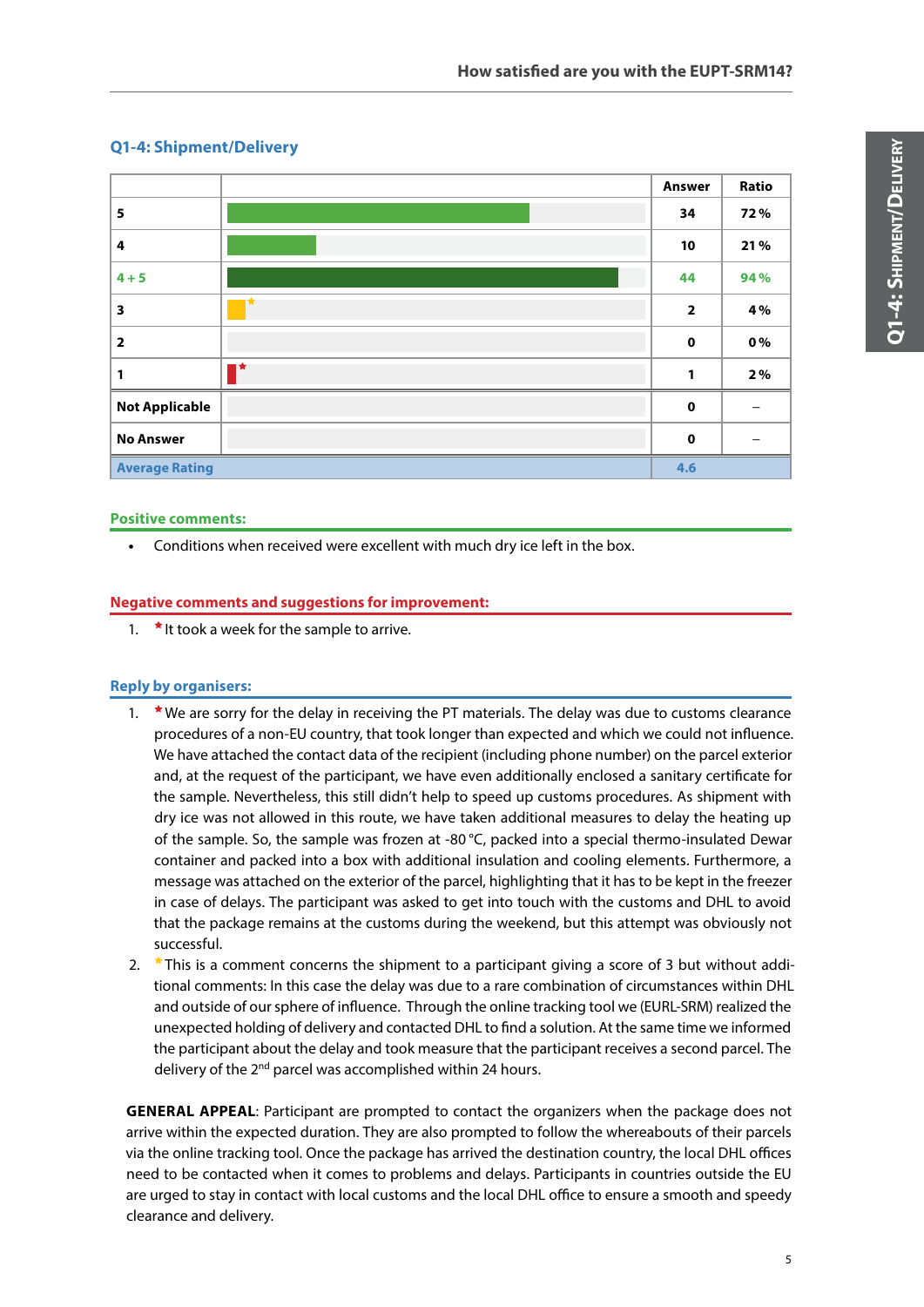#### **Q1-5: Test Item**



#### **Positive comments:**

**•** like powder, very well homogenized

#### **General comments by participants to Test Item:**

**•** We never did liver before regarding most of the analytes. Due to short term notice, not much experience could be gathered.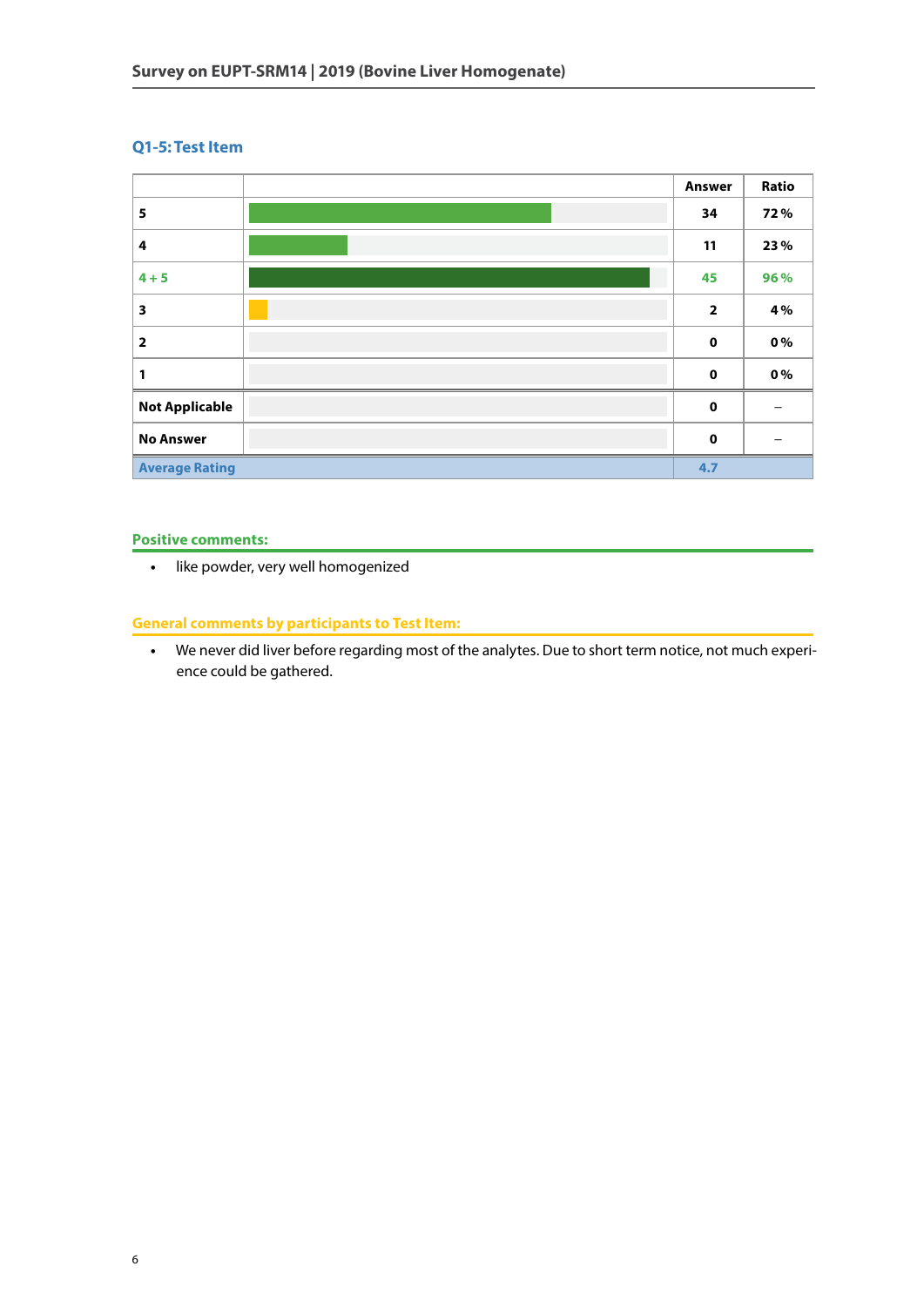

#### **Q1-6: Blank Material**

#### **Positive comments:**

**•** very well homogenized

#### **Negative comments and suggestions for improvement:**

- 1. The blank sample seemed not to be homogenized properly (like without dry ice)
- 2. In the preparation it did not behave the same as the test item.

#### **Reply by organisers:**

- 1. Following initial homogenization, the spiked material was divided in large portions and cryo-milled using dry ice. Afterwards, the material obtained a snow-like consistency which was maintained until the participants received the samples. This snow-like consistency facilitates weighing of analytical portions obviating the need for re-milling or thawing, which can negatively affect labile analytes. As the second cryo-milling with dry ice was time consuming, and as it was considered not essential in the absence of analytes, it was skipped in the case of the blank material.
- 2. Please see 1.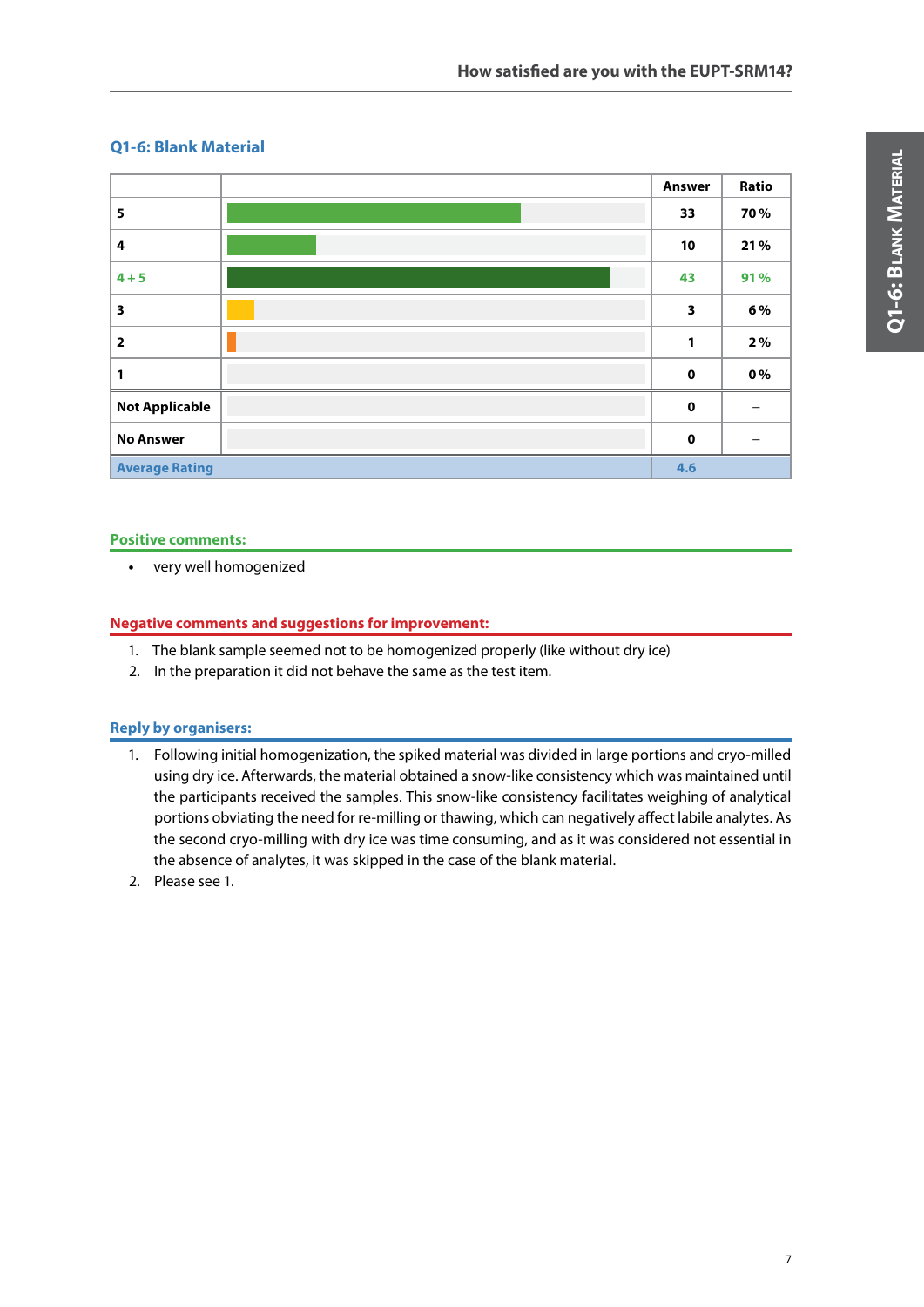

#### **Q1-7: The new Results Submission Webtool**

#### **Positive comments:**

- **•** Very good
- **•** convenient after a acclimatization
- **•** Almost perfect. Except for some communication problems/failure it is well usable. Quick result submission.
- **•** Encountered error messages initially after installing & trying to use Google Chrome to access the website for all the EUPT rounds this was resolved.
- **•** Through the tab function to separate out scope, detected, edit results, edit methods & additional information was easy to navigate.
- **•** The support service was good and responded quickly.

#### **Negative comments and suggestions for improvement:**

- 1. There were many issues with the new webtool and we would accept that these were teething problems with the introduction of a completely new system.
- 2. It would be great, if header and first column with analytes would be fixed and within the window at any time.
- 3. It is very complicate to have a new user and new password for each PT.
- 4. The copy row data to other rows function did not seem to work within the page(s).  $(3x)$
- 5. Many problems with entering method information
- 6. Compounds ticked in "Detected" selection did not appear correctly in the "Edit results" section. I had to check for quite a few times, whether everything is correctly transferred.
- 7. If you initially Select "positive in blank", then the blank value Field in the Next window becomes mandatory. If you go back and deselect "positive in blank" then the value Field is still mandatory, even if you are not able to enter any values in it (greyed out). Then the only way to submit is to fill out a value for the blank, even if you don't have any finding.
- 8. That we could not use Internet Explorer was a problem, because I could not use my own computer to fill in the results on the web tool. I had to switch the computer.
- 9. Problems with Excel-Export: Incorrect results in excel sheet after submission of results
- 10. information entered on webtool is not available afterwards in the downloadable Excel sheet with results.)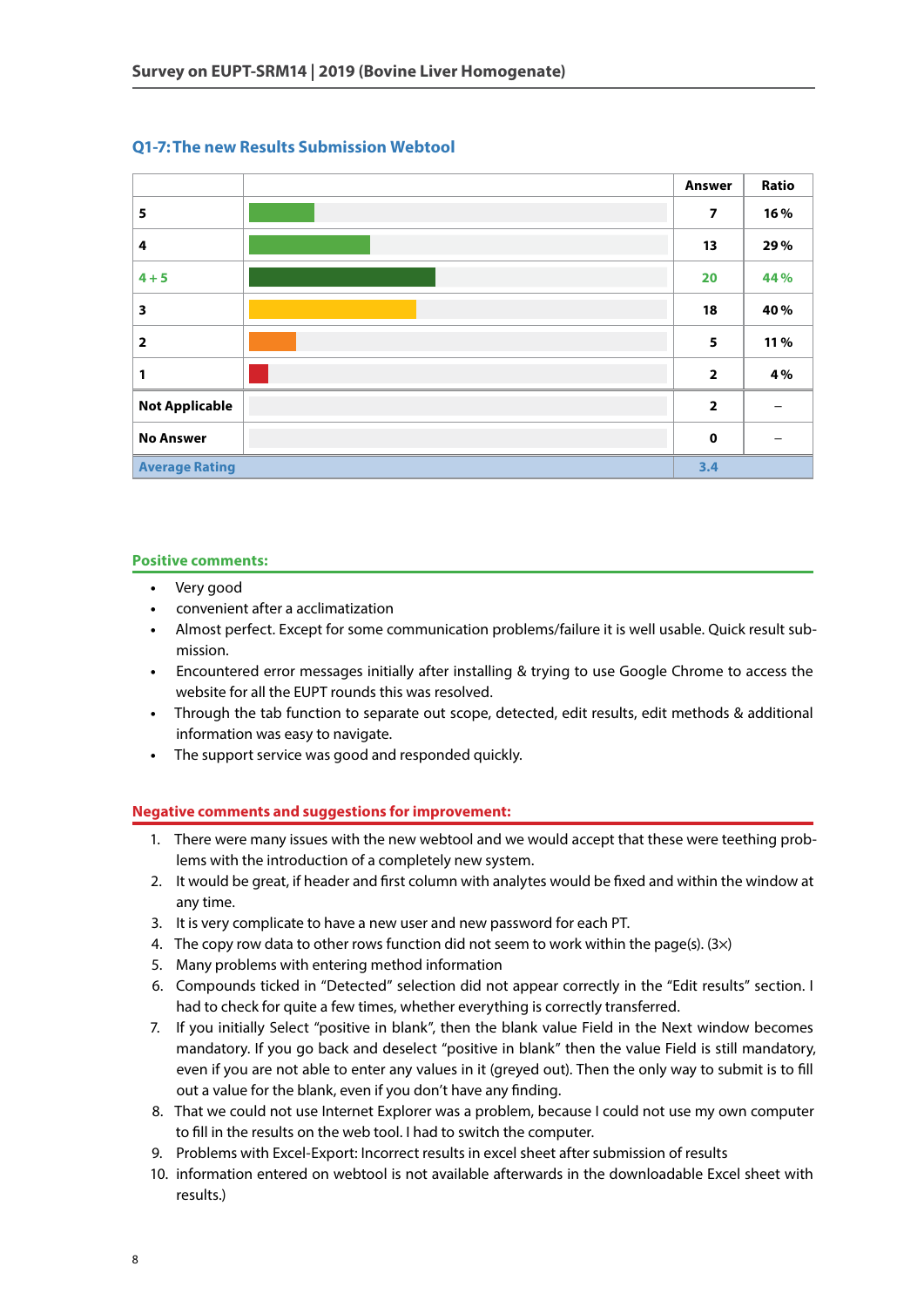- 11. All the info that the lab has to collect during the analysis should be available beforehand (we would like to know whether we have to record temperatures, shaking times etc.)
- 12. We missed a button "Save as Draft" / "Time out" happens to the results submission pages. You become unsure if you will lose your data when refreshing the page.
- 13. We were informed twice, that our laboratory has obtained false negative results, which later turned out to be wrong (2×).
- 14. A little bit more complicated than before / Webtool is not easy to use.
- 15. Slow due to saving step after each enter

#### **Reply by organisers:**

As one participant pointed out there are quite a few "teething problems" with the new webtool, and we are working on them:

- 2. The header and the pesticide name will be fixed next time.
- 3. Login credential: **The login credential is personal and unique to your email address**. If you use two different email addresses for two different PTs, you will get two different login credentials for the two PTs and has to use the correct one for the corresponding PT. If you want to use only one login credential for all PTs you are involved, be aware of using the same email address during the PT registration.
- 4. The functionality of the webtool was mainly checked and corrected in the pre-production version. Obviously some errors have occurred during transferring to the real webtool for the participants so that the attributes "analysed", "detected" were not correctly linked to results, which resulted in the copyfunction not working correctly. In future, the real webtool will be also be included in the checking.
- 5. Please see 3.
- 6. Please see 3.
- 7. Please see 3.
- 8. Due to limited resource (men power and financial), we can only support the two most commonly used browser Chrom and Firefox.
- 9. Due to some errors in the access permission policies within the software we, the PT organizers, were not able to download the complete data-sets. As this error only concerned very few laboratories it was not noticed and resulted in "transcription" errors within the preliminary report. An updates report had to be issued. The problem has localized and been fixed by the programers, and we hope that it will not happen next time.
- 10. We will prepare a new excel template to cover all data and information you reported on the webtool.
- 11. All columns and information asked on the method page were public in the guideline for submission which was usually provided to all participants before the PT.
- 12. "save" button: Your data are automatically saved once your mouse moves from one raw to the other. There is no need to have a "save as draft" button. And even you get time out, the data are saved. If you get time out, you should receive a popup news and can refresh your page. Re-login is not necessary.
- 13. Our program developer has fixed the error that resulted in the false information about "false negatives". The automatic message was embedded in a workflow, once initiated it can only be hardly stopped, thus most of you have received the false information about "false negatives" twice. The same error should not be occur again.

There were indeed several issues with the new data submission webtool, but we expect that these will be solved and that the new software will run smoothly in the next PTs. The new webtool has several good possibilities and will be of great help to all parties in the future. In any case we would like to express our apologies for any stress these issues may have caused to the participants.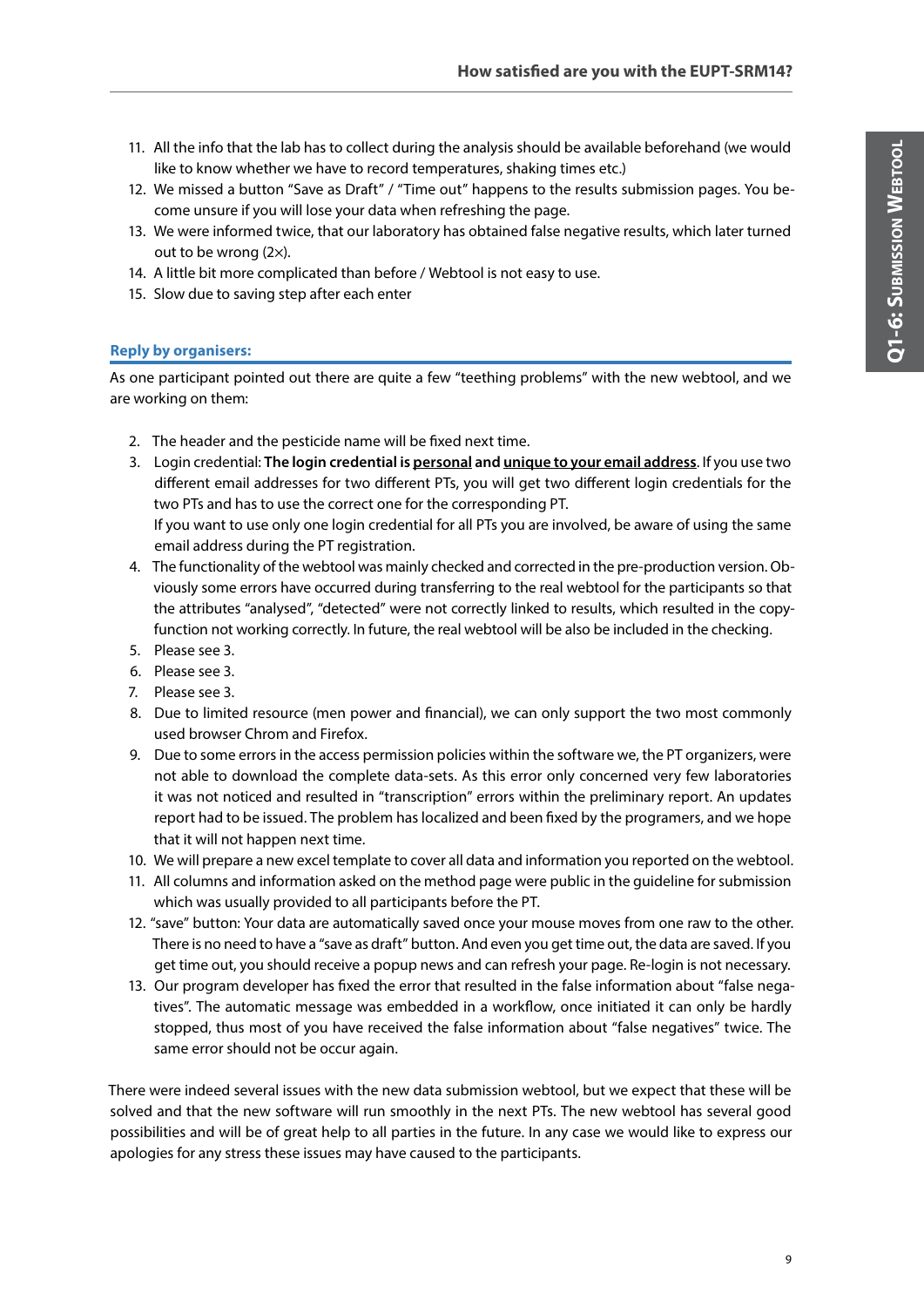#### **Q2: Was the matrix used in EUPT-SRM14 (bovine liver) relevant for your routine work?**

|                   | Answer                  | Ratio |
|-------------------|-------------------------|-------|
| <b>Yes</b>        | 19                      | 40%   |
| No                | 26                      | 55 %  |
| <b>No Opinion</b> | $\overline{\mathbf{2}}$ | 4 %   |
| <b>No Answer</b>  | 0                       |       |

The organizers would like to point out, that bovine liver was included in the multiannual control program (please see COMMISSION IMPLEMENTING REGULATION (EU) 2019/533).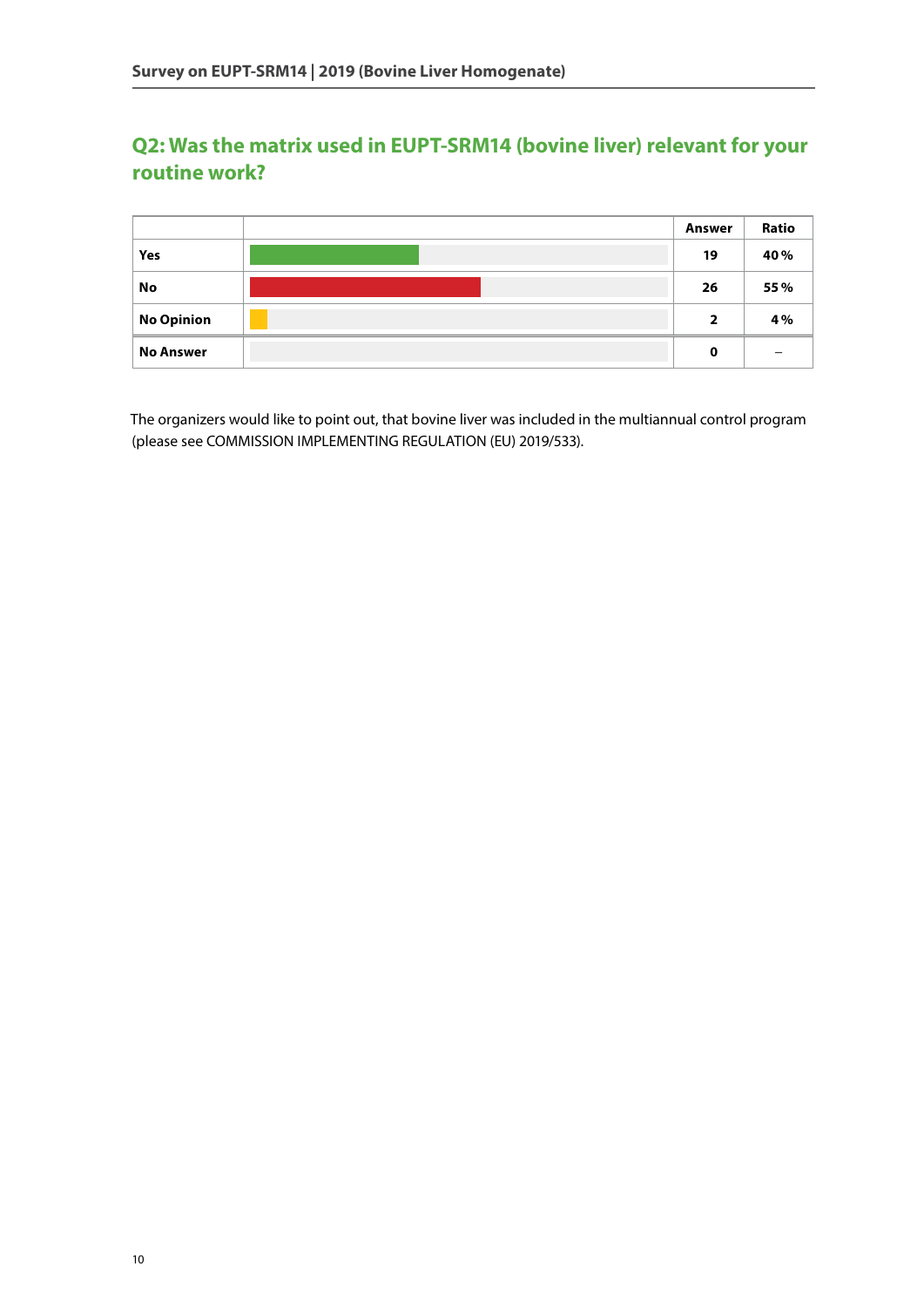#### **Q3: According to your opinion, were the compound concentrations in the test item adequate for accessing the analytical proficiency of your laboratory?**

#### **General comments by participants to the assigned values:**

- **•** The assigned values for all of the compounds were too high. Such high concentration probably won´t be in an actual living animal, however for first evaluation of method performance, it was quite alright.
- **•** It's difficult to say because this is not a matrix we normally analyse. The main issues were that a lot of these compounds were not previously on our screen so we were analysing them for the first time. Most of them worked out OK but although we did look for fenpropimorph carboxylic acid we didn't report a result because the comparison between replicate quantitation values was very inconsistent. The reason for this is almost certainly because this compound sticks to the GPC column used for clean up.

#### **Q3-1: Glyphosate (AV = 0.534 mg/kg)**

|                  | Answer      | Ratio |
|------------------|-------------|-------|
| Appropiate       | 30          | 88%   |
| <b>Too High</b>  | 4           | 12%   |
| <b>Too Low</b>   | $\mathbf 0$ | 0%    |
| <b>No Answer</b> | 13          |       |

#### **Comments on AV of Glyphosate:**

- **•** (too high): appropriate at 0.1 0.2 mg/kg level.
- **•** (too high): around mrl.
- **•** (too high): about 0.2 0.4 mg/kg as the maximum residue level is 0.2 mg/kg

#### **Reply by organisers:**

Indeed, the spiking level of glyphosate was too high compared to the current MRL of 0.2 mg/kg. When spiking we took into account the new MRL-proposal by EFSA (EFSA Journal 2018;16(5):5263), where an MRL of 0.7 mg/kg is proposed for glyphosate (sum) in bovine liver; as well as the high MRRL of 0.1 mg/kg (reflecting the analytical difficulties with the analysis of glyphosate in liver) and the need to have a good distance between MRRL and assigned value in order to avoid a cut in the population of results.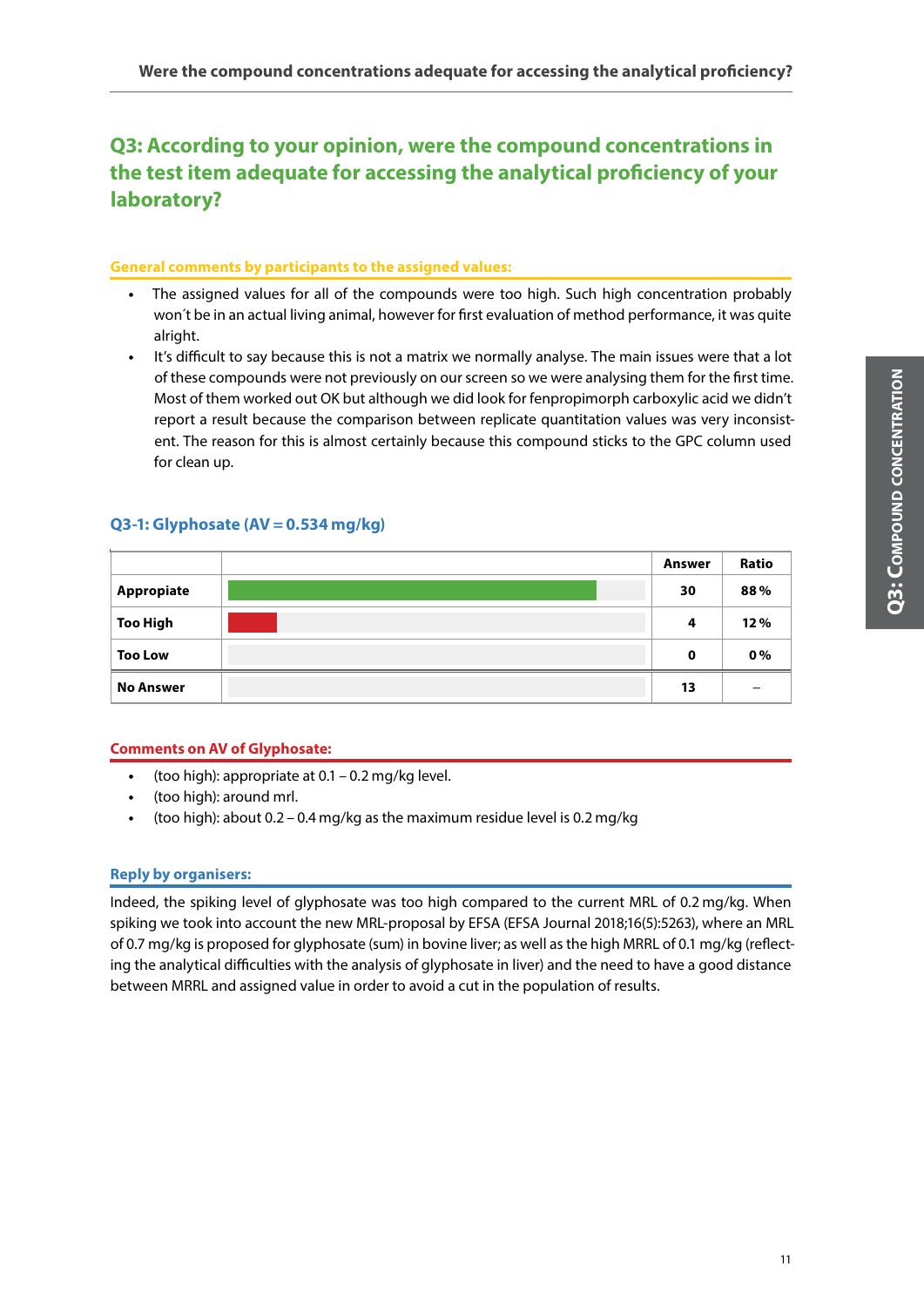#### **Q3-2: 2,4-DB (AV = 0.061 mg/kg)**



#### **Q3-3: Avermectin B1a (AV = 0.057 mg/kg)**



#### **Comments on AV of Avermectin B1a**

- **•** (too low): Abamectin > 0.1 mg/kg, because of difficulties with the sensitivity and recovery for those compounds.
- **•** (too low): > 200 µg/kg
- **•** (too low): 0.1 0.5

#### **Reply by organisers:**

We acknowledge the sensitivity issues with the analysis of abamectin, but as the MRL is at 0.02 mg/kg going higher wouldn't be appropriate.

#### **Q3-4: Bixafen metabolite, desmethyl bixafen (AV = 0.050 mg/kg)**

|                  | Answer | Ratio |
|------------------|--------|-------|
| Appropiate       | 14     | 93%   |
| <b>Too High</b>  |        | 7%    |
| <b>Too Low</b>   | 0      | 0%    |
| <b>No Answer</b> | 32     |       |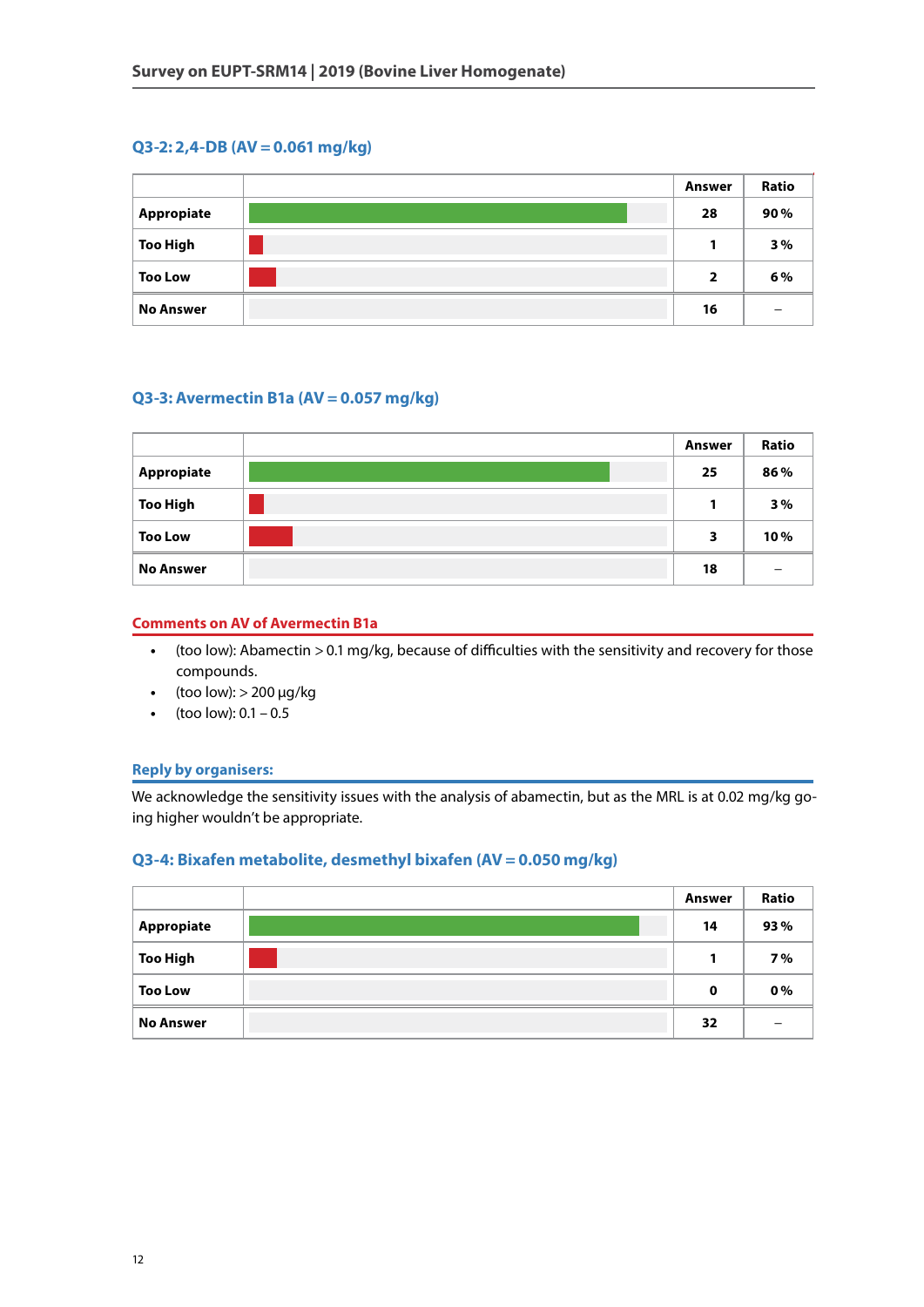#### **Q3-5: Boscalid metabolite M510F01 (AV = 0.081 mg/kg)**

|                  | Answer | <b>Ratio</b> |
|------------------|--------|--------------|
| Appropiate       | 12     | 92%          |
| <b>Too High</b>  |        | 0%           |
| <b>Too Low</b>   | 0      | 8%           |
| <b>No Answer</b> | 34     |              |

#### **Reply by organisers:**

The MRL of boscalid in bovine liver is at 0.2 mg/kg; the assigned value is well below.

#### **Q3-6: Bromoxynil (AV = 0.058 mg/kg)**

|                  | Answer      | Ratio |
|------------------|-------------|-------|
| Appropiate       | 24          | 96%   |
| <b>Too High</b>  |             | 4 %   |
| <b>Too Low</b>   | $\mathbf 0$ | 0%    |
| <b>No Answer</b> | 22          |       |

#### **Q3-7: DDAC-C10 (AV = 0.178 mg/kg)**

|                  | Answer | <b>Ratio</b> |
|------------------|--------|--------------|
| Appropiate       | 24     | 92%          |
| <b>Too High</b>  |        | 4 %          |
| <b>Too Low</b>   | ъ      | 4 %          |
| <b>No Answer</b> | 21     |              |

#### **Q3-8: Fenpropimorph carboxylic acid (BF-421-2) (AV = 0.089 mg/kg)**

|                  | Answer      | Ratio |
|------------------|-------------|-------|
| Appropiate       | 9           | 90%   |
| <b>Too High</b>  |             | 10%   |
| <b>Too Low</b>   | $\mathbf 0$ | 0%    |
| <b>No Answer</b> | 37          |       |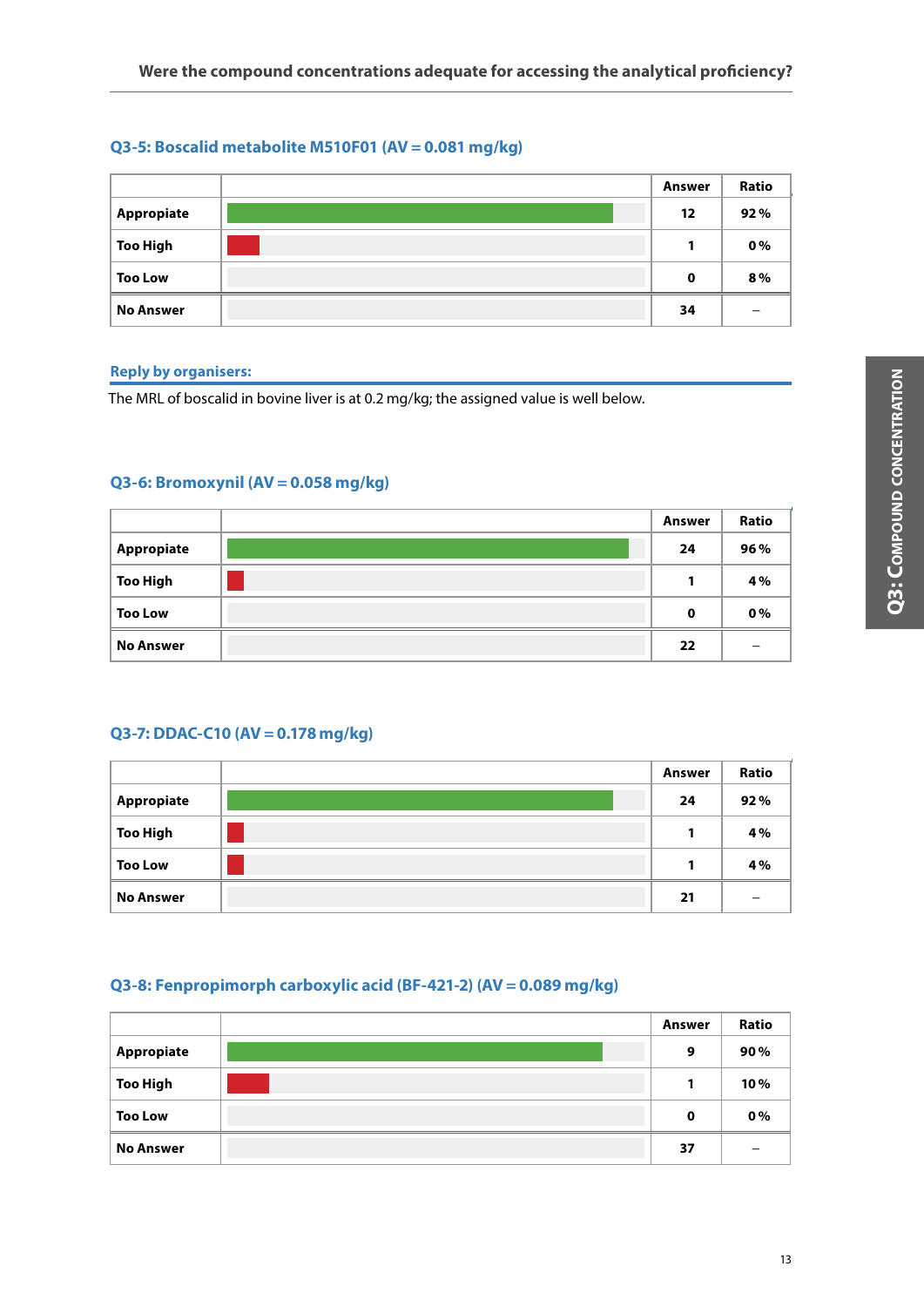#### **Q3-9: Flonicamid metabolite TFNA-AM (AV = 0.072 mg/kg)**

|                  | Answer | Ratio |
|------------------|--------|-------|
| Appropiate       | 17     | 94%   |
| <b>Too High</b>  |        | 6%    |
| <b>Too Low</b>   | 0      | 0%    |
| <b>No Answer</b> | 29     |       |

#### **Q3-10: Fluopyram-benzamide (M25) (AV = 0.101 mg/kg)**

|                  | Answer      | Ratio                    |
|------------------|-------------|--------------------------|
| Appropiate       | 17          | 94%                      |
| <b>Too High</b>  |             | 6 %                      |
| <b>Too Low</b>   | $\mathbf 0$ | 0%                       |
| <b>No Answer</b> | 29          | $\overline{\phantom{0}}$ |

#### **Q3-11: MPP (AV = 0.309 mg/kg)**

|                  | Answer | Ratio |
|------------------|--------|-------|
| Appropiate       | 17     | 94%   |
| <b>Too High</b>  | п      | 6%    |
| <b>Too Low</b>   | 0      | 0%    |
| <b>No Answer</b> | 29     |       |

#### **Q3-12: AMPA (AV = 0.751 mg/kg)**

|                  | Answer | Ratio |
|------------------|--------|-------|
| Appropiate       | 21     | 88%   |
| <b>Too High</b>  | 3      | 13%   |
| <b>Too Low</b>   | 0      | 0%    |
| <b>No Answer</b> | 23     |       |

#### **Comments on AV of AMPA:**

- **•** (too high): around mrl.
- **•** (too high): about 0.2 0.4 mg/kg as the maximum residue level is 0.2 mg/kg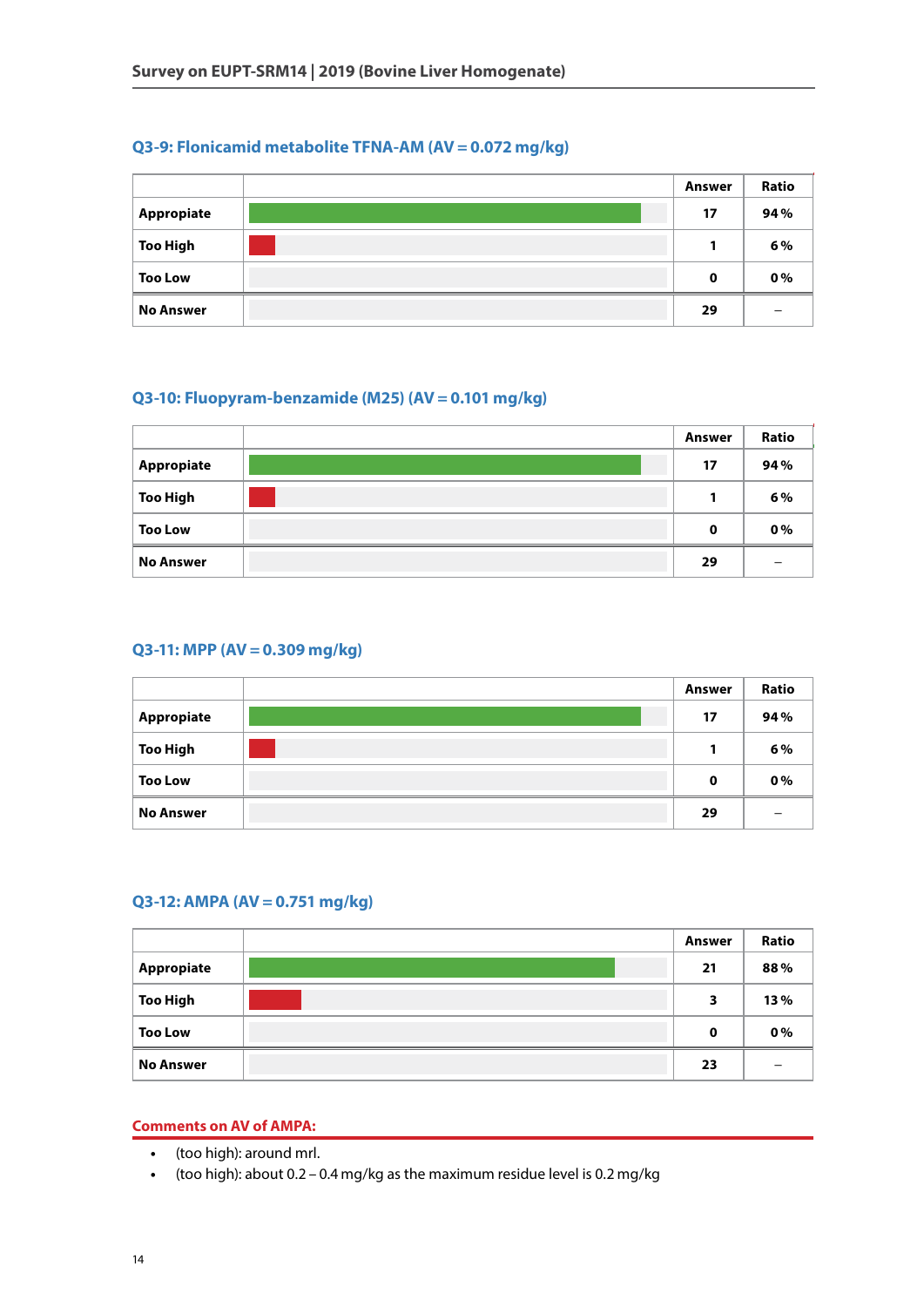#### **Reply by organisers:**

Indeed, the spiking level of AMPA was quite high. We took into account the high MRRL of 0.1 mg/kg (reflecting the analytical difficulties with the analysis of glyphosate in liver) as well as the new MRL-proposal by EFSA (EFSA Journal 2018;16(5):5263), where an MRL of 0.7 mg/kg is proposed for glyphosate (sum) in bovine liver.

#### **Q3-13: N-Acetyl-glyphosate (AV = 0.591 mg/kg)**

|                  | Answer         | Ratio |
|------------------|----------------|-------|
| Appropiate       | 13             | 87%   |
| <b>Too High</b>  | $\overline{2}$ | 13%   |
| <b>Too Low</b>   | 0              | 0%    |
| <b>No Answer</b> | 32             |       |

#### **Comments on AV of N-Acetyl-glyphosate:**

**•** (too high): about 0.2 – 0.4 mg/kg as the maximum residue level is 0.2 mg/kg

#### **Reply by organisers:**

Indeed, the spiking level of N-acetyl-glyphosate was quite high. We took into account the high MRRL of 0.1 mg/kg (reflecting the analytical difficulties with the analysis of glyphosate in liver) as well as the new MRL-proposal by EFSA (EFSA Journal 2018;16(5):5263), where an MRL of 0.7 mg/kg is proposed for glyphosate (sum) in bovine liver.

#### **Q3-14: Haloxyfop (AV = 0.036 mg/kg)**

|                  | Answer | Ratio |
|------------------|--------|-------|
| Appropiate       | 31     | 94%   |
| <b>Too High</b>  |        | 3%    |
| <b>Too Low</b>   | т      | 3%    |
| <b>No Answer</b> | 14     |       |

#### **Comments on AV of Haloxyfop**

**•** (too low): Haloxyfop > 0.5 mg/kg, because of difficulties with the sensitivity and recovery for those compounds.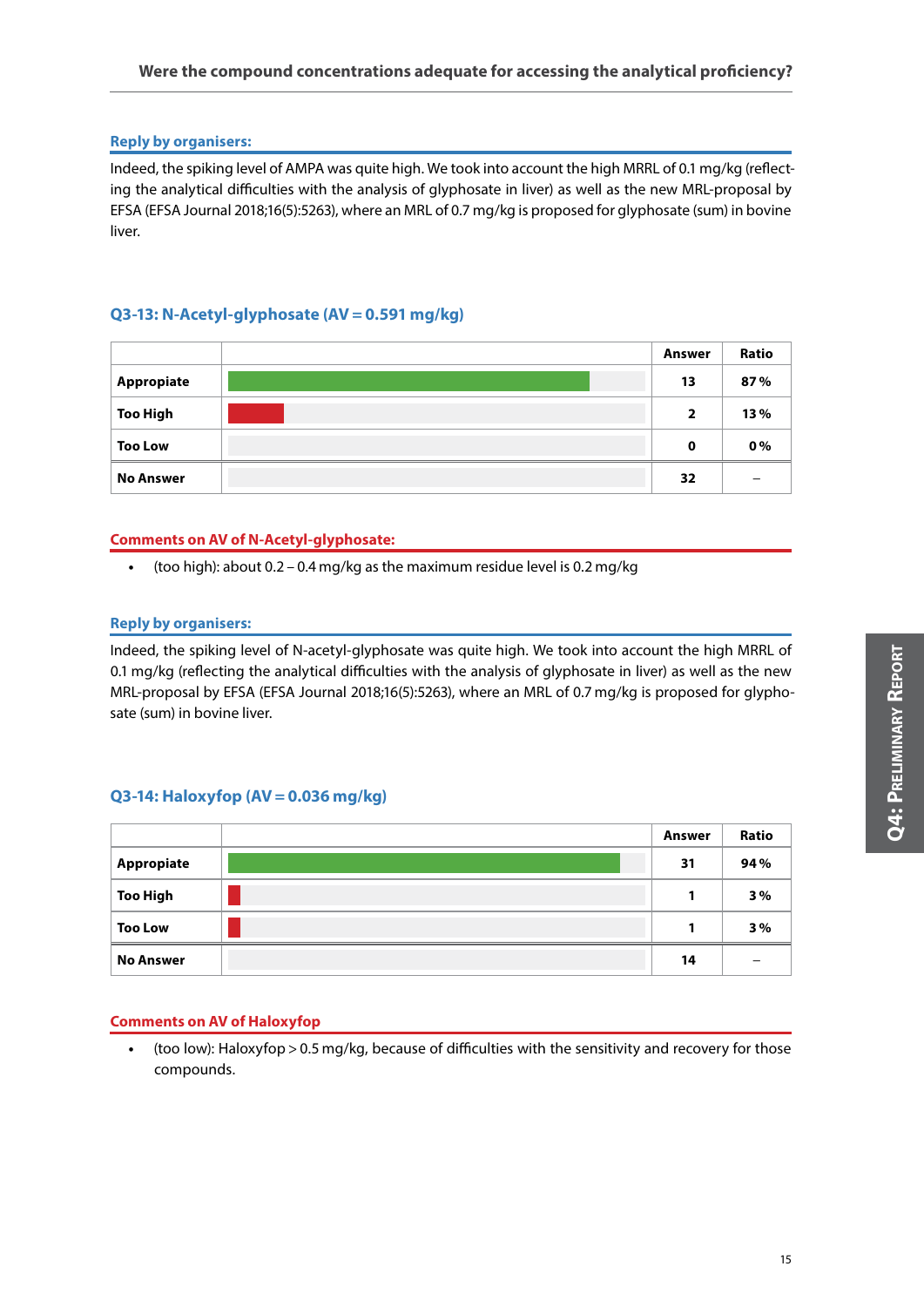#### **Q3-15: MCPA (AV = 0.046 mg/kg))**

|                  | Answer      | Ratio |
|------------------|-------------|-------|
| Appropiate       | 34          | 97%   |
| <b>Too High</b>  |             | 3%    |
| <b>Too Low</b>   | $\mathbf 0$ | 0%    |
| <b>No Answer</b> | $12 \,$     |       |

#### **Q3-16: Mepiquat (AV = 0.051 mg/kg)**

|                  | Answer | Ratio |
|------------------|--------|-------|
| Appropiate       | 34     | 97%   |
| <b>Too High</b>  | 1      | 3%    |
| <b>Too Low</b>   | 0      | 0%    |
| <b>No Answer</b> | 12     |       |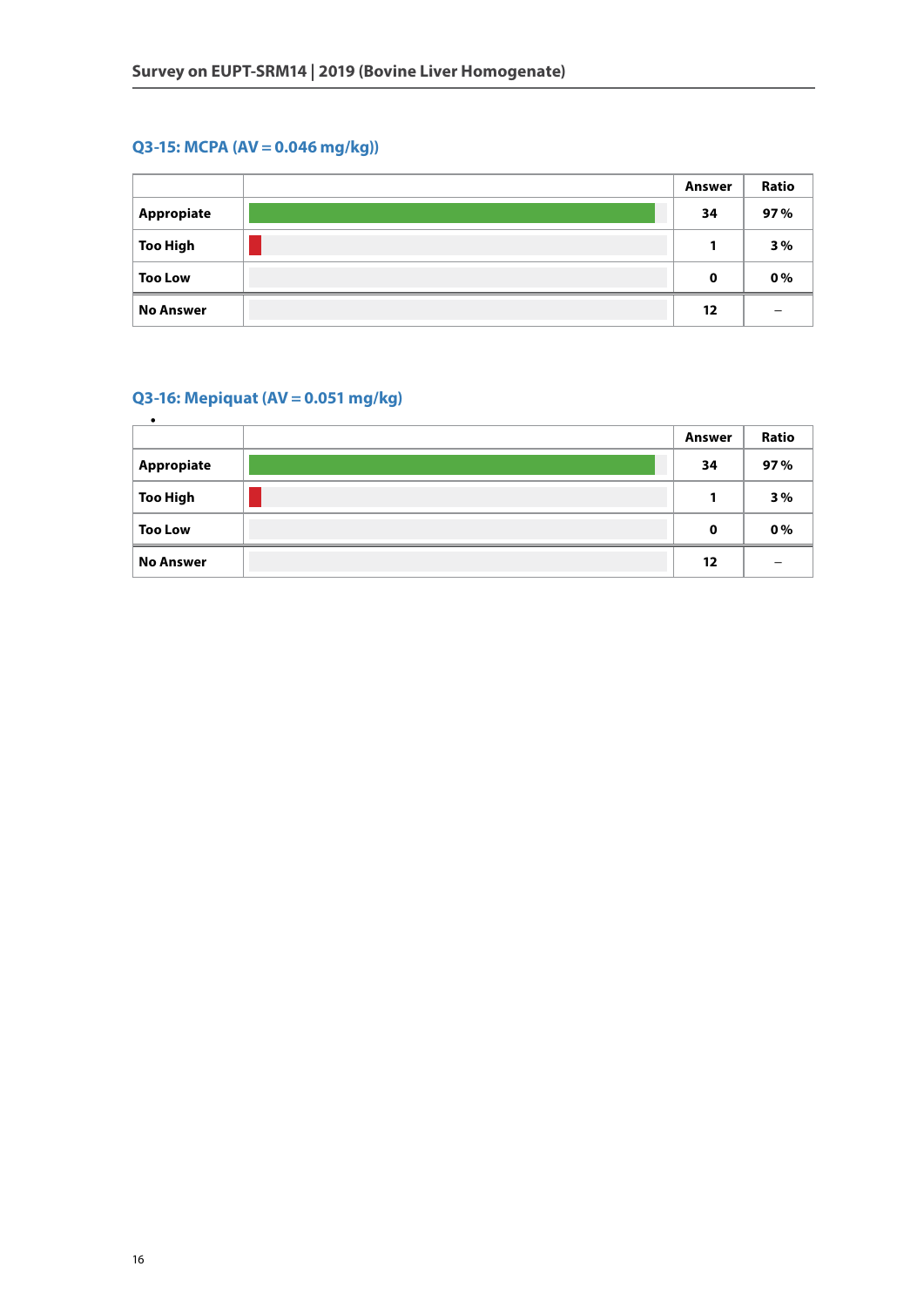#### **Q4: Are you satisfied with the preliminary report on the EUPT-SRM14?**

|                         | <b>Answer</b> | Ratio |
|-------------------------|---------------|-------|
| 5                       | 36            | 77%   |
| 4                       | 10            | 21%   |
| $4 + 5$                 | 46            | 98%   |
| $\overline{\mathbf{3}}$ | 1             | 2%    |
| $\overline{\mathbf{2}}$ | $\mathbf 0$   | 0%    |
| 1                       | $\mathbf 0$   | 0%    |
| <b>Not Applicable</b>   | $\mathbf 0$   |       |
| <b>No Answer</b>        | $\mathbf 0$   |       |
| <b>Average Rating</b>   | 4.7           |       |

#### **Q4-1: Publishing date (within 3 weeks following to the submission deadline)**

#### **Positive comments:**

- **•** This year we were pleasantly surprised with quick preliminary report.
- **•** It is nice to have the preliminary report in a short delay.
- **•** very fast so that improvements are sensful before analysing the next samples

#### **Reply by organisers:**

**•** Since the EUPT-SRM9 (2014) the preliminary reports on the EUPT-SRMs has been released within three weeks after the results submission. We hope, it helps the participants investigate the reasons for poor performance and improve their proficiency.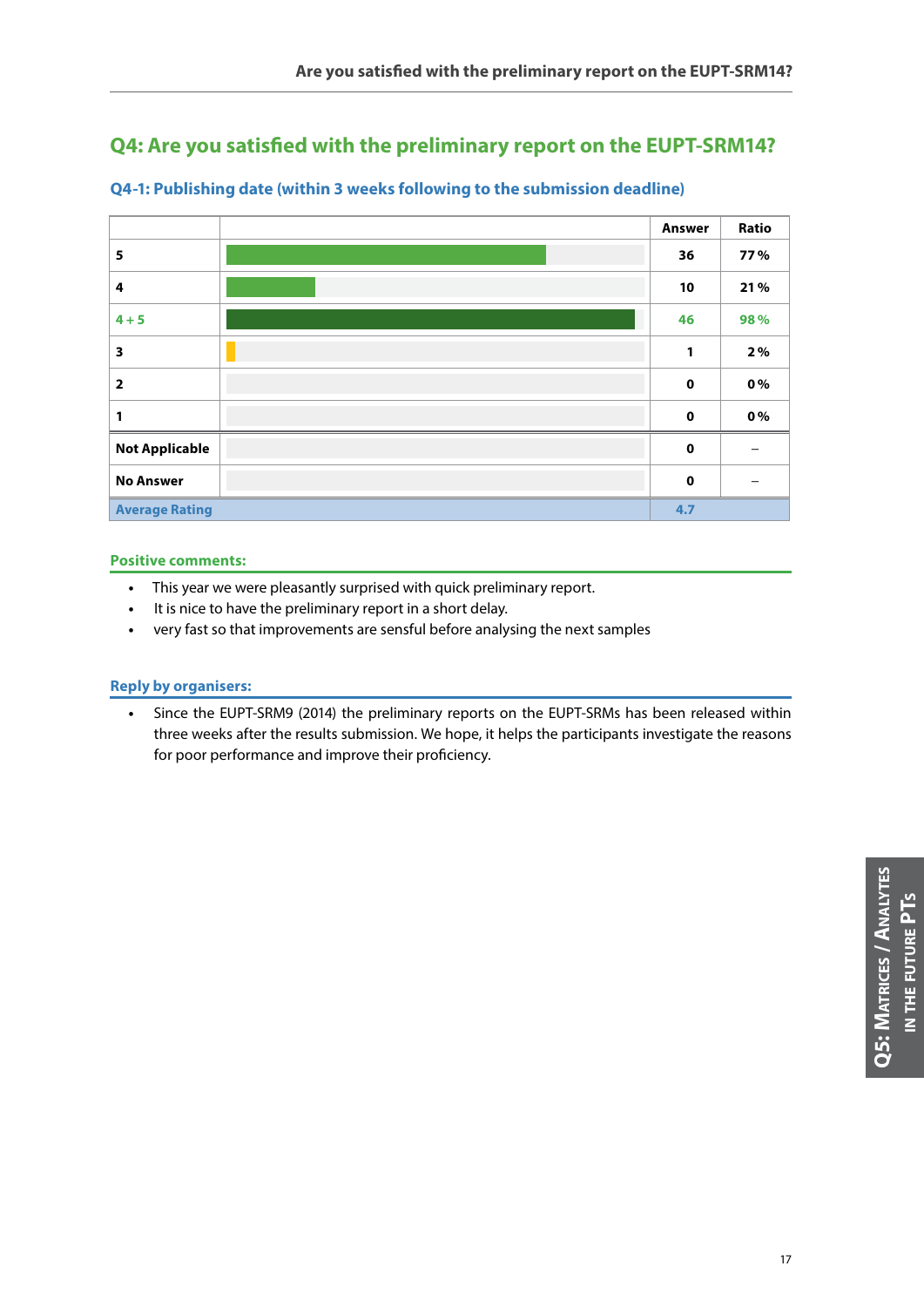#### **Q4-2: Information given in the preliminary report**



#### **Positive comments:**

- **•** Very satisfied! Fast turnaround.
- **•** for the short reporting period of three weeks it is good
- **•** It's ok.

#### **Comments and suggestions for improvement:**

**•** Errors - updated version needed.

#### **Reply by organisers:**

**•** An update of the preliminary report was necessary due to "transcription" errors happened to two laboratories. As explained under Q1-7 (Submission page), it was due to some permission issues so that we as organizers were not able to export the complete data of these two laboratories.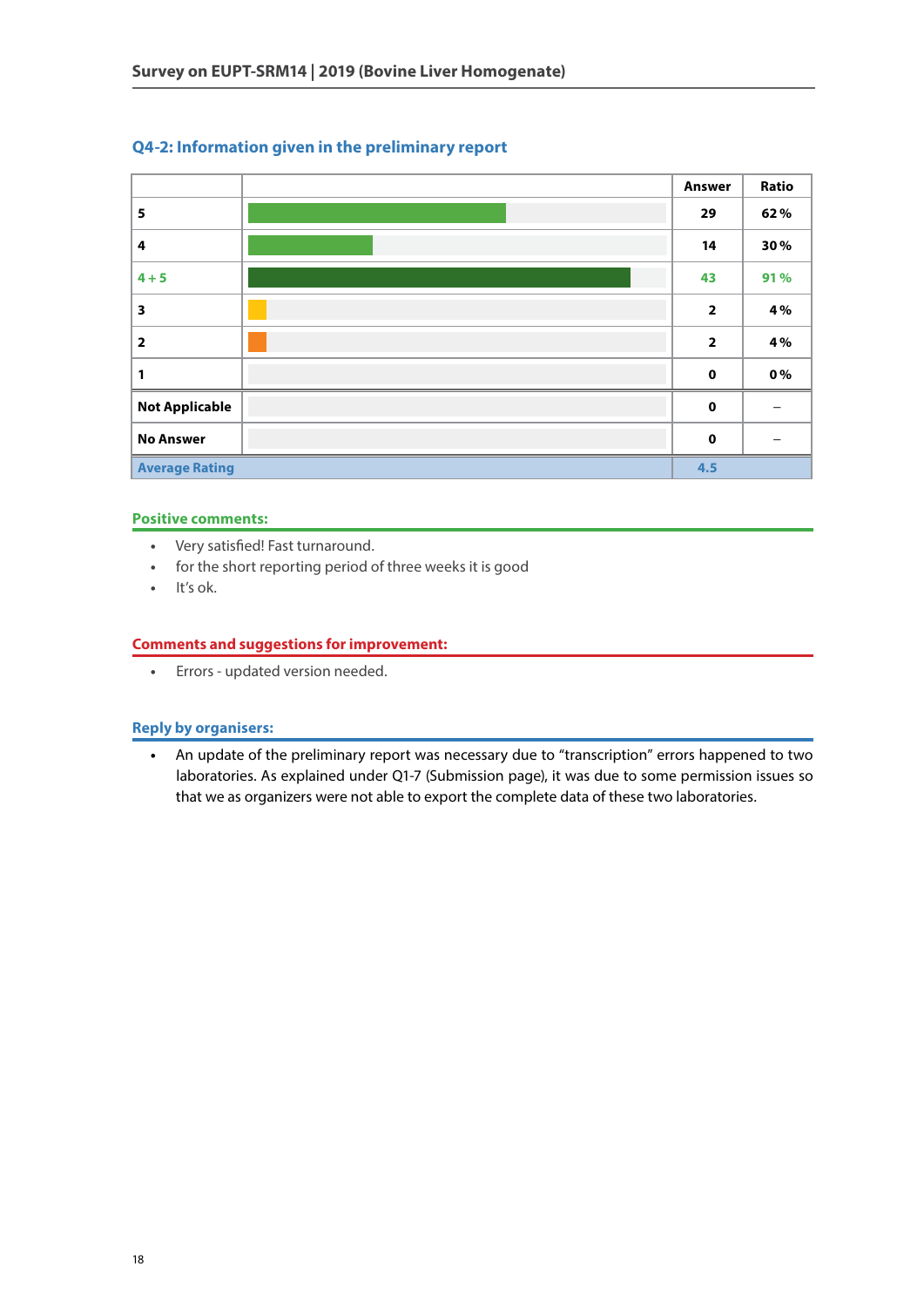#### **Q5: Wishes as regards matrices that could be used in the next two or three EUPT-SRMs (focusing on compounds not amenable to multiresidue methods)**

#### **Q5-1: Commodity of Animal Origin (e.g. muscle, liver, egg, dried egg, milk, dried milk, honey)**

|                      | Answer      | Ratio |
|----------------------|-------------|-------|
| <b>High Interest</b> | 15          | 32%   |
| Medium Interest      | 13          | 28%   |
| <b>Low Interest</b>  | 14          | 30%   |
| <b>No Interest</b>   | 5           | 11 %  |
| <b>No Answer</b>     | $\mathbf 0$ |       |

#### **Wishes regarding "commodity of animal origin" or commodity-analyte combinations :**

- **Matrix**
- − milk (5×), dried milk (1×)
- − muscle (4×)
- − egg (4×)
- − honey (2×)
- − fish (1×)

#### • **Matrix** : **Compounds**

- − milk / dried milk / milk / milk based babyfood: products glyphosat (2×) and metabolites (2×), BACs and DDAC, chlorate
- − eggs: all compounds, fipronil (other biocides, residues of desinfections), glyphosate
- − honey: glyphosate (2×), amitraz
- − fish: chlorate, perchlorate, BAC, DDAC
- − liver: glyphosate
- − fat (poultry), fat (bovine): glyphosate
- − EU-coordinated matrices: EU-coordinated analytes

#### **Reply by organisers:**

- **•** The suggestions will be taken into consideration.
- **•** Animal fat is of low relevance for SRM pesticides and metabolites.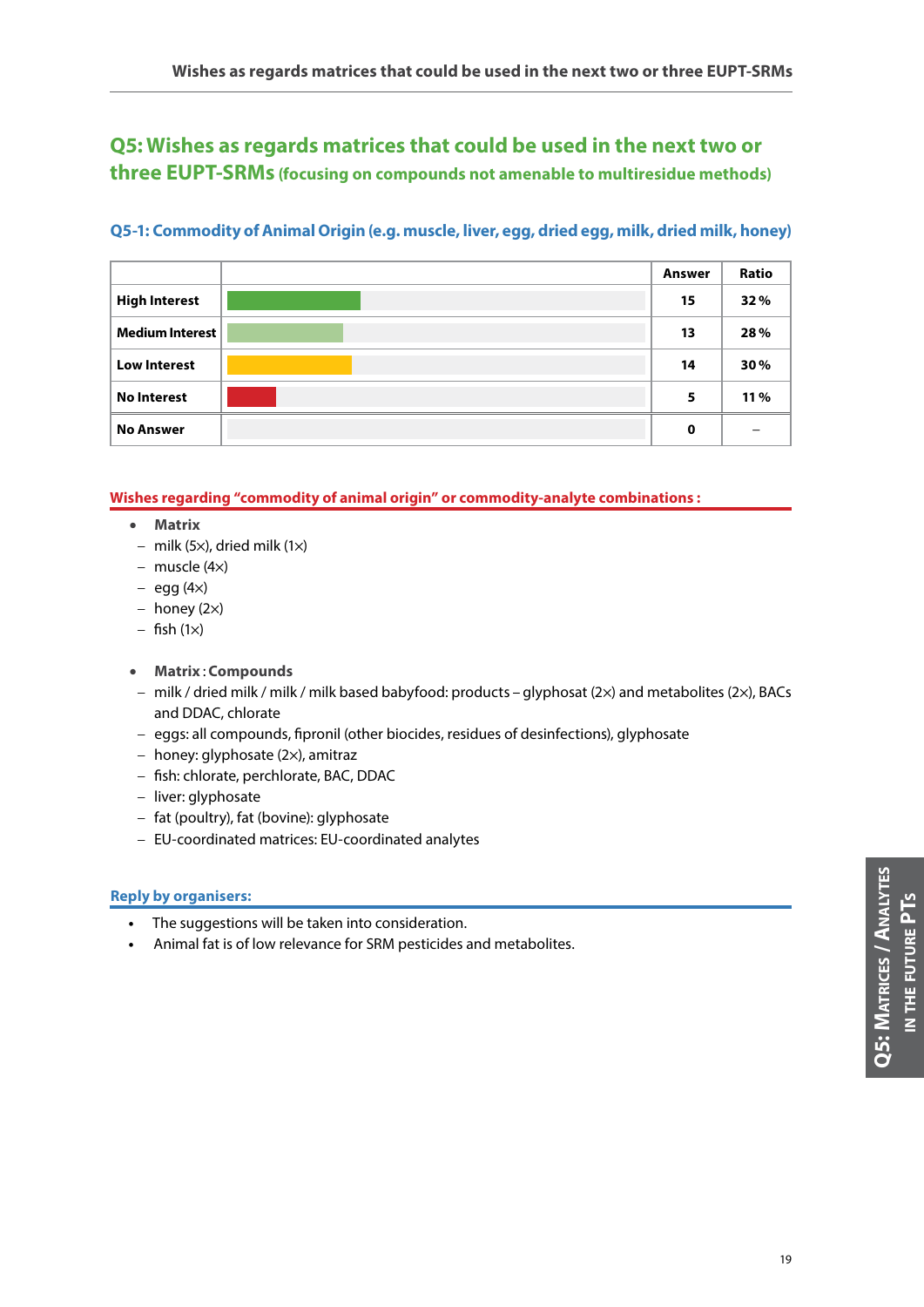#### **Q5-2: Commodity of High Fat content and dry (e.g. nuts or oily seeds):**

|                        | <b>Answer</b> | Ratio |
|------------------------|---------------|-------|
| <b>High Interest</b>   | 5             | 11 %  |
| <b>Medium Interest</b> | 15            | 32%   |
| <b>Low Interest</b>    | 19            | 40%   |
| <b>No Interest</b>     | 8             | 17%   |
| <b>No Answer</b>       | 0             |       |

#### **Wishes regarding "commodity of high fat content and dry" or commodity-analyte combinations:**

- **Matrix**
- − nuts
- − sesame seeds
- − poppy seeds
- **Compounds**
- − bicyclopyrone, triflumezopyrim, cyclaniliprole, fenpicoxamid, onion oil, valifenalate
- **Matrix Compounds**
- − Nuts or oily seeds: 2,4-D, dicamba, diquat, paraquat
- − oil seeds: glyphosate

#### **Reply by organisers:**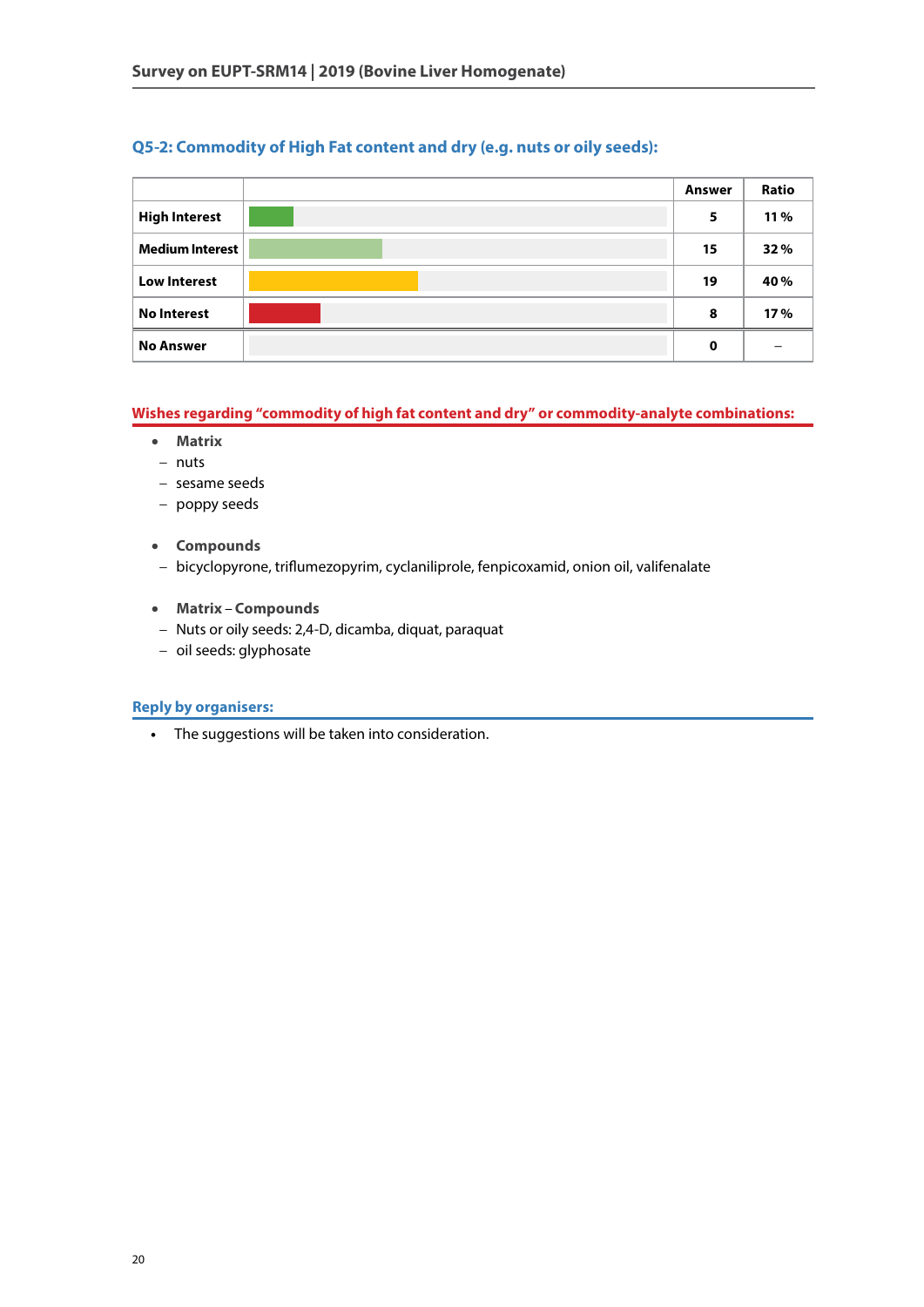#### **Q5-3: Commodity of High Water content (e.g. vegetables and fruits):**

|                        | Answer | Ratio |
|------------------------|--------|-------|
| <b>High Interest</b>   | 33     | 70%   |
| <b>Medium Interest</b> | 7      | 15%   |
| <b>Low Interest</b>    | 6      | 13%   |
| <b>No Interest</b>     |        | 2%    |
| <b>No Answer</b>       | 0      |       |

#### **Wishes regarding "commodity of high water content" or commodity-analyte combinations:**

- **Matrix**
- − tomatoes (2×)
- − apple
- − herbs
- − berries, currant, strawberries
- − fruit and vegetables
- − no real preference

#### • **Compounds**

− chlorat, phosphonic acid and fosetyl

#### • **Matrix** – **Compounds**

- − all matrices: cyromazine
- − common f&v matrices: all. we are obliged to provide PT results to acreditation body
- − EU-coordinated matrices: EU-coordinated analytes
- − high water content commodities: dicamba, triclopyr, mesotrion, tembotrion, ciromasin
- − apple: Glyphosate, dithianon (2×), inorganic bromide, haloxyfop, sulphites, chlorate/perchlorate, dodine, amitraz, fenbutatin oxide, 2,4-D, maleic hydrazide, phenoxy acetic acid, captan, colpet, phosphonic acid, ethephon, fosetyl aluminium
- − Brassica: Chlorothalonil
- − broccoli: 2,4-D, dithianon, fluazifop, haloxyfop, fenbutatin oxide, abamectin, emamectin
- − cabbage: glyphosate, dithianon, inorganic bromide, haloxyfop, sulphites, chlorate/perchlorate, dodine, amitraz, fenbutatin oxide, 2,4-D , maleic hydrazide, phenoxy acetic acid
- − carrots: 2,4-D, dithianon, fluazifop, haloxyfop, fenbutatin oxide, abamectin, emamectin, chlormequat, mepiquat, Ethephon, cyromazine
- − cauliflowers: 2,4-D, dithianon, fluazifop, haloxyfop, fenbutatin oxide, abamectin, emamectin
- − citrus fruits: dithiocarbamate
- − cucumber: TFNA, TFNG, chlormequat, mepiquat, abamectin, emamectin, 2,4-D, fluazifop, fenbutatin oxide, ethephon
- − eggplants: 2,4-D, dithianon, fluazifop, haloxyfop, fenbutatin oxide, abamectin, emamectin, chlormequat, mepiquat
- − grapefruits: 2,4-D, dithianon, fluazifop, haloxyfop, fenbutatin oxide, abamectin, emamectin
- − herbs: QuPPe analytes
- − melons: ethephon, cyromazine
- − onions: ethephon, cyromazine
- − Oranges: 2,4-D, dithianon, fluazifop, haloxyfop, fenbutatin oxide, abamectin, emamectin, ethephon,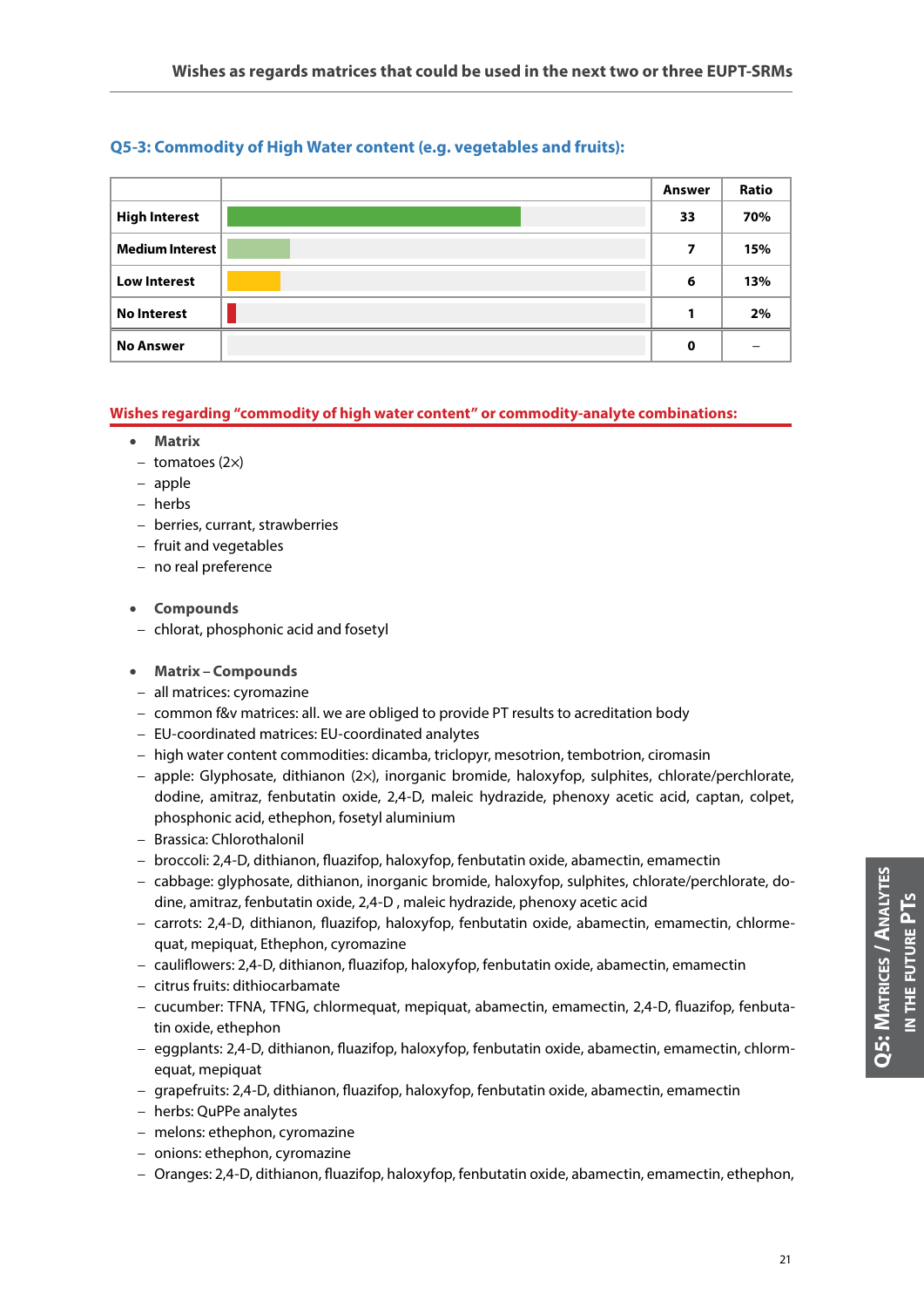cyromazine

- − pears: TFNA, TFNG, chlormequat (2×), mepiquat (2×), abamectin, emamectin, 2,4-D (2×), dithianon, fluazifop (2x), haloxyfop, fenbutatin oxide (2x), ethephon (2x), cyromazine, abamectin, emamectin, captan, folpet, phosphonic acid, ethephon, fosetyl aluminium
- − potatoes: 2,4-D, dithianon, fluazifop, haloxyfop, fenbutatin oxide, abamectin, emamectin, Ethephon, cyromazine
- − salad: glyphosate, dithianon, inorganic bromide, dithiocarbamates, haloxyfop, sulphites, chlorate/ perchlorate, dodine, amitraz, fenbutatin oxide, 2,4-D, maleic hydrazide, phenoxy acetic acid
- − sweet peppers: 2,4-D, dithianon, fluazifop, haloxyfop, fenbutatin oxide, abamectin, emamectin, ethephon, cyromazine
- − table grapes: 2,4-D, dithianon, fluazifop, haloxyfop, fenbutatin oxide, abamectin, emamectin, ethephon, cyromazine, chlormequat, mepiquat
- − wine grapes: captan, folpet, phosphonic acid, ethephon, fosetyl aluminium
- − grape: TFNA, TFNG, chlormequat, mepiquat, abamectin, emamectin, 2,4-D, fluazifop, fenbutatin oxide, ethephon, captan

#### **Reply by organisers:**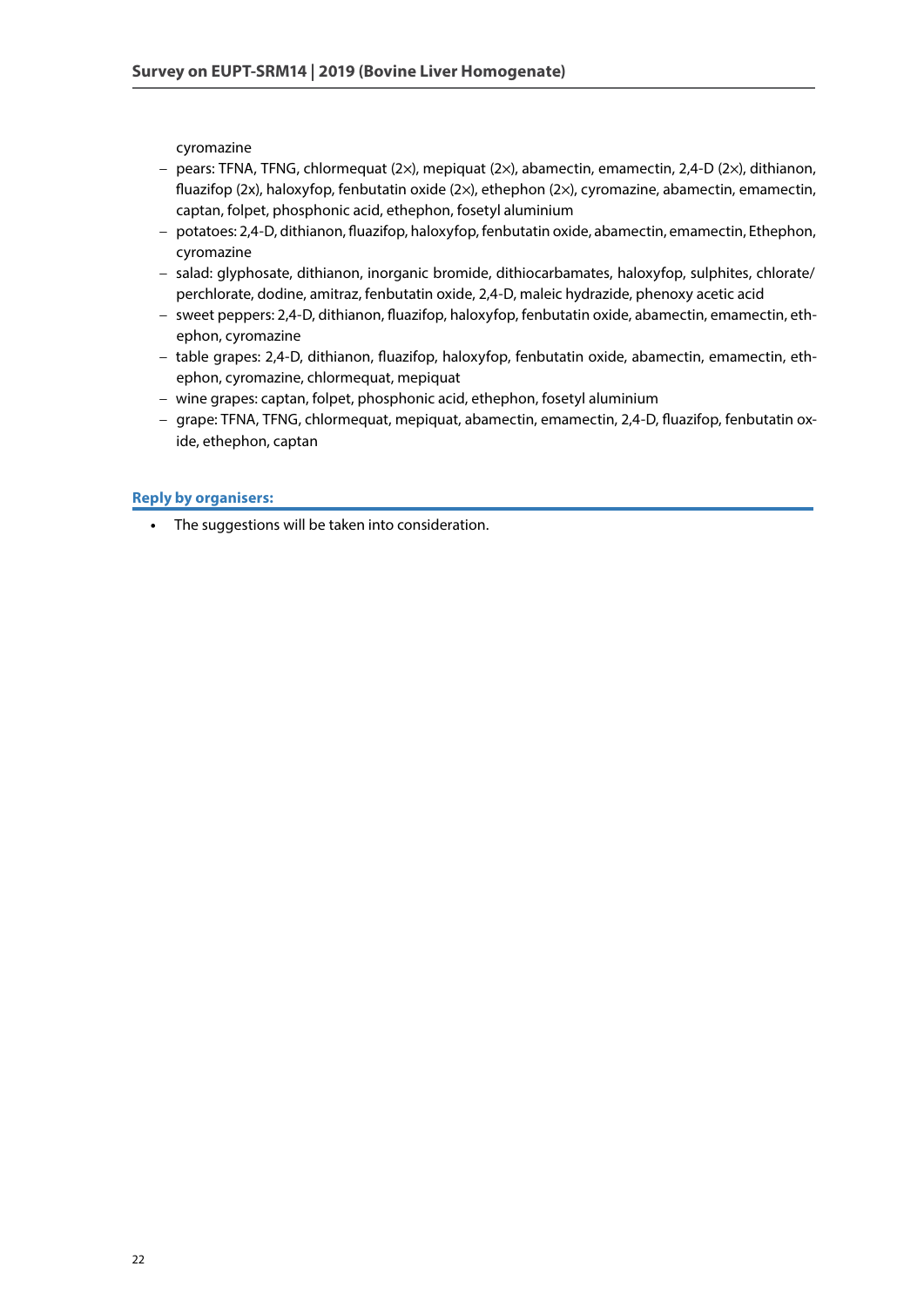#### **Q5-4: Commodity of High Fat content and intermediate water content (e.g. avocado, olives):**

|                        | <b>Answer</b> | Ratio |
|------------------------|---------------|-------|
| <b>High Interest</b>   | 8             | 17 %  |
| <b>Medium Interest</b> | 22            | 47%   |
| <b>Low Interest</b>    | 12            | 26 %  |
| <b>No Interest</b>     | 5             | 11 %  |
| <b>No Answer</b>       | 0             |       |

#### **Wishes regarding "commodity of high fat content" or commodity-analyte combinations:**

- **Matrix**
- − olive oil (2×)
- − avocado
- − olive
- − cereal grain and products thereof incl. cereal based composite feed
- **Compounds**
- − bicyclopyrone, triflumezopyrim, cyclaniliprole, fenpicoxamid, onion oil, valifenalate
- **Matrix Compounds**
- − EU-coordinated matrices: EU-coordinated analytes
- − avocado: glyphosate, dithianon, inorganic bromide, haloxyfop, sulphites, chlorate/perchlorate, dodine, amitraz, fenbutatin oxide, 2,4-D (2x), maleic hydrazide, phenoxy acetic acid, chlorthalonil, avermectin, dicamba, diquat, paraquat
- − olive: glyphosate, dithianon, inorganic bromide, haloxyfop, sulphites, chlorate/perchlorate, dodine, amitraz, fenbutatin oxide, 2,4-D , maleic hydrazide, phenoxy acetic acid

#### **Reply by organisers:**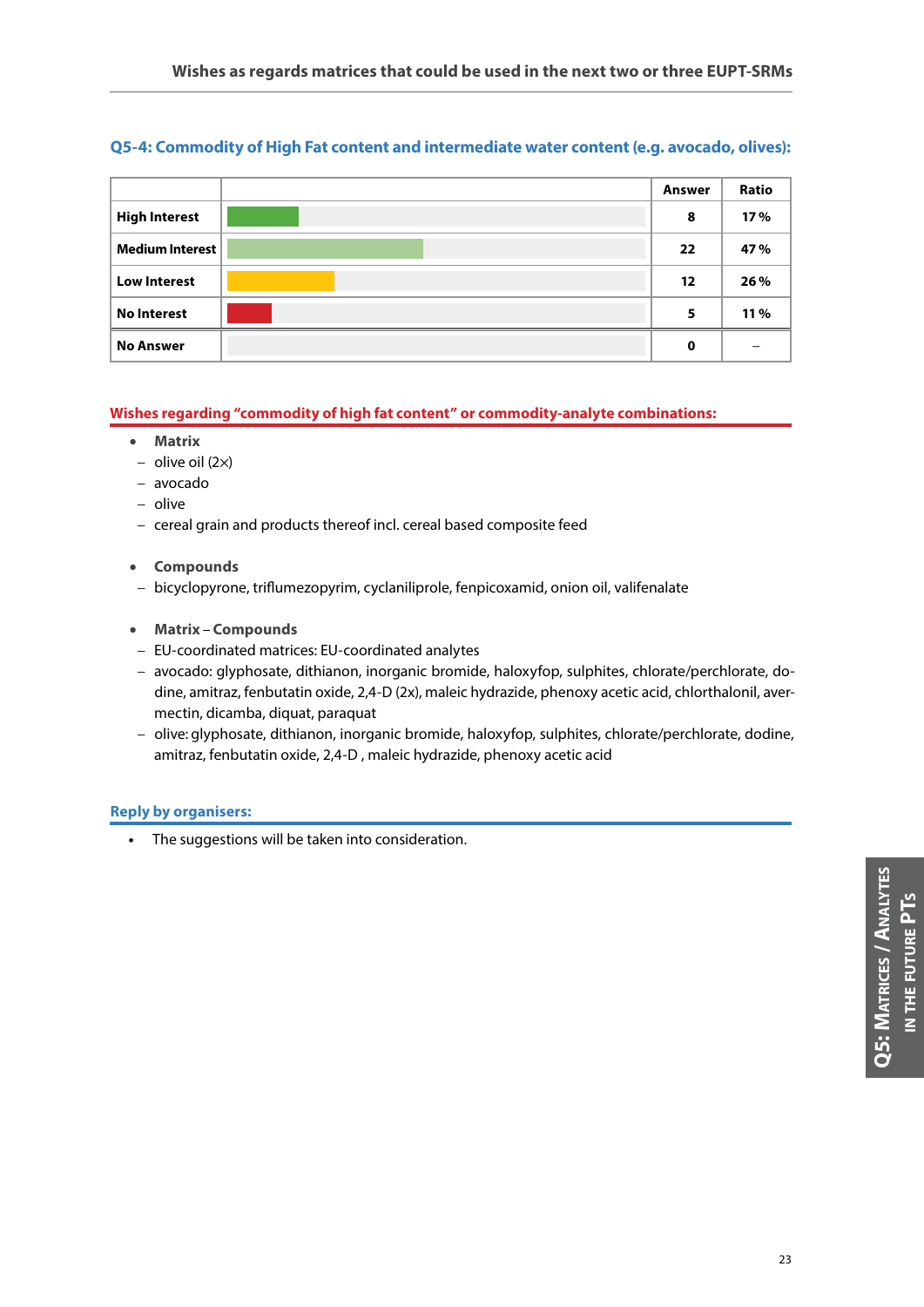#### **Q5-5: Cereals**

|                        | Answer         | Ratio |
|------------------------|----------------|-------|
| <b>High Interest</b>   | 27             | 57%   |
| <b>Medium Interest</b> | 15             | 32%   |
| <b>Low Interest</b>    | $\overline{2}$ | 4 %   |
| <b>No Interest</b>     | 3              | 6%    |
| <b>No Answer</b>       | 0              |       |

#### **Wishes regarding "commodity cereals" or commodity-analyte combinations:**

- **Matrix**
- − wheat (2×)
- − oat
- **Compounds**
- − glyphosate (3x), glufosinate, Herbicides, chlormequat, mepiquat

#### • **Matrix** – **Compounds**

- − all cereals / grains: all compounds, in particular glyphosate, sulfonylureas
- − common cereal matrices: all. we are obliged to provide PT results to acreditation body
- − EU-coordinated matrices: EU-coordinated compounds
- − buckwheat: glyphosate (2x) + metabolites, AMPA, TFNA, TFNG, chlormequat, mepiquat, abamectin, emamectin, 2,4-D, fluazifop, fenbutatin oxide, ethephon
- − maize: glyphosate, AMPA, TFNA, TFNG, chlormequat, mepiquat, abamectin, emamectin, 2,4-D, fluazifop, fenbutatin oxide, ethephon
- − oat: glyphosate
- − processed cereals,flour, bread: chlormequat, mepiquat
- − rice: glyphosate, dithianon (2x), inorganic bromide, haloxyfop, sulphites, chlorate/perchlorate, dodine, amitraz, fenbutatin oxide, 2,4-D (2x) , maleic hydrazide, phenoxy acetic acid, fluazifop, haloxyfop, chlormequat, mepiquat, abamectin, emamectin, ethephon
- − rye: glyphosate, AMPA, TFNA, TFNG, chlormequat (2x), mepiquat (2x), abamectin (2x), emamectin (2x), 2,4-D (2x), fluazifop (2x), fenbutatin oxide, ethephon (2x), dithianon, fluazifop, haloxyfop,
- − wheat: glyphosate, 2,4-D, dithianon, fluazifop, haloxyfop, chlormequat, mepiquat, abamectin, emamectin, ethephon

#### **Reply by organisers:**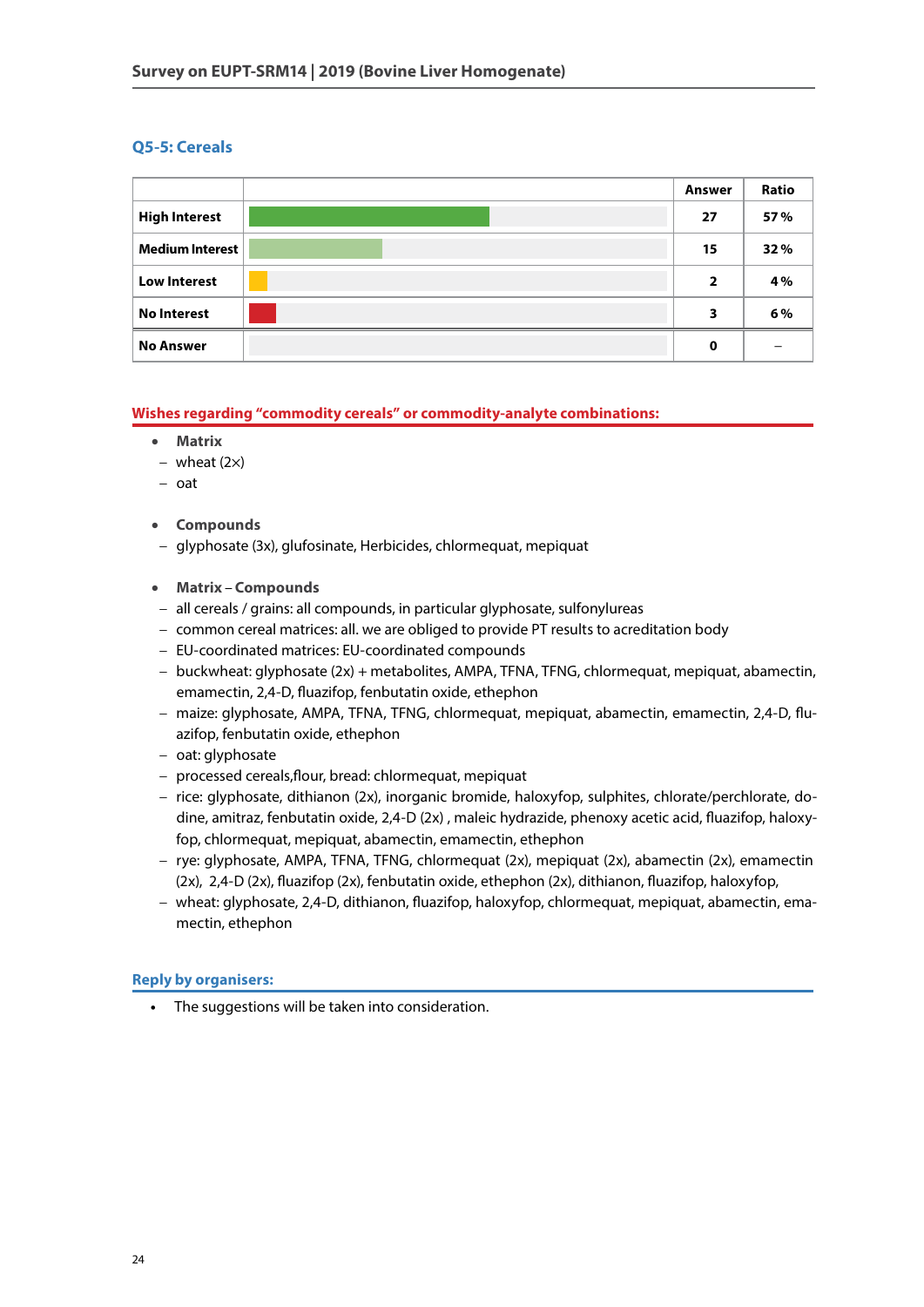#### **Q5-6: Pulses**

|                      | <b>Answer</b> | Ratio |
|----------------------|---------------|-------|
| <b>High Interest</b> | 6             | 13%   |
| Medium Interest      | 19            | 40%   |
| <b>Low Interest</b>  | 15            | 32%   |
| <b>No Interest</b>   | 7             | 15%   |
| <b>No Answer</b>     | 0             |       |

#### **Comments and suggestions for improvement:**

- **Matrix**
- − beans
- − chickpeas
- − lentils
- **Compounds**
- − bicyclopyrone, triflumezopyrim, cyclaniliprole, fenpicoxamid, onion oil, valifenalate
- **Matrix Compounds**
- − beans: glyphosate, AMPA, TFNA, TFNG, chlormequat, mepiquat, abamectin, emamectin, 2,4-D, fluazifop, fenbutatin oxide, ethephon
- − green bean: glyphosate, dithianon, inorganic bromide, haloxyfop, sulphites, chlorate/perchlorate, dodine, amitraz, fenbutatin oxide, 2,4-D, maleic hydrazide, phenoxy acetic acid
- − lentils: glyphosate, AMPA, TFNA, TFNG, chlormequat, mepiquat, abamectin, emamectin, 2,4-D, fluazifop, fenbutatin oxide, ethephon
- − peas: glyphosate, AMPA, TFNA, TFNG, chlormequat, mepiquat, abamectin, emamectin, 2,4-D, fluazifop, fenbutatin oxide, ethephon
- − Pulses: captan, folpet, captafol, chlorothalonil

#### **Reply by organisers:**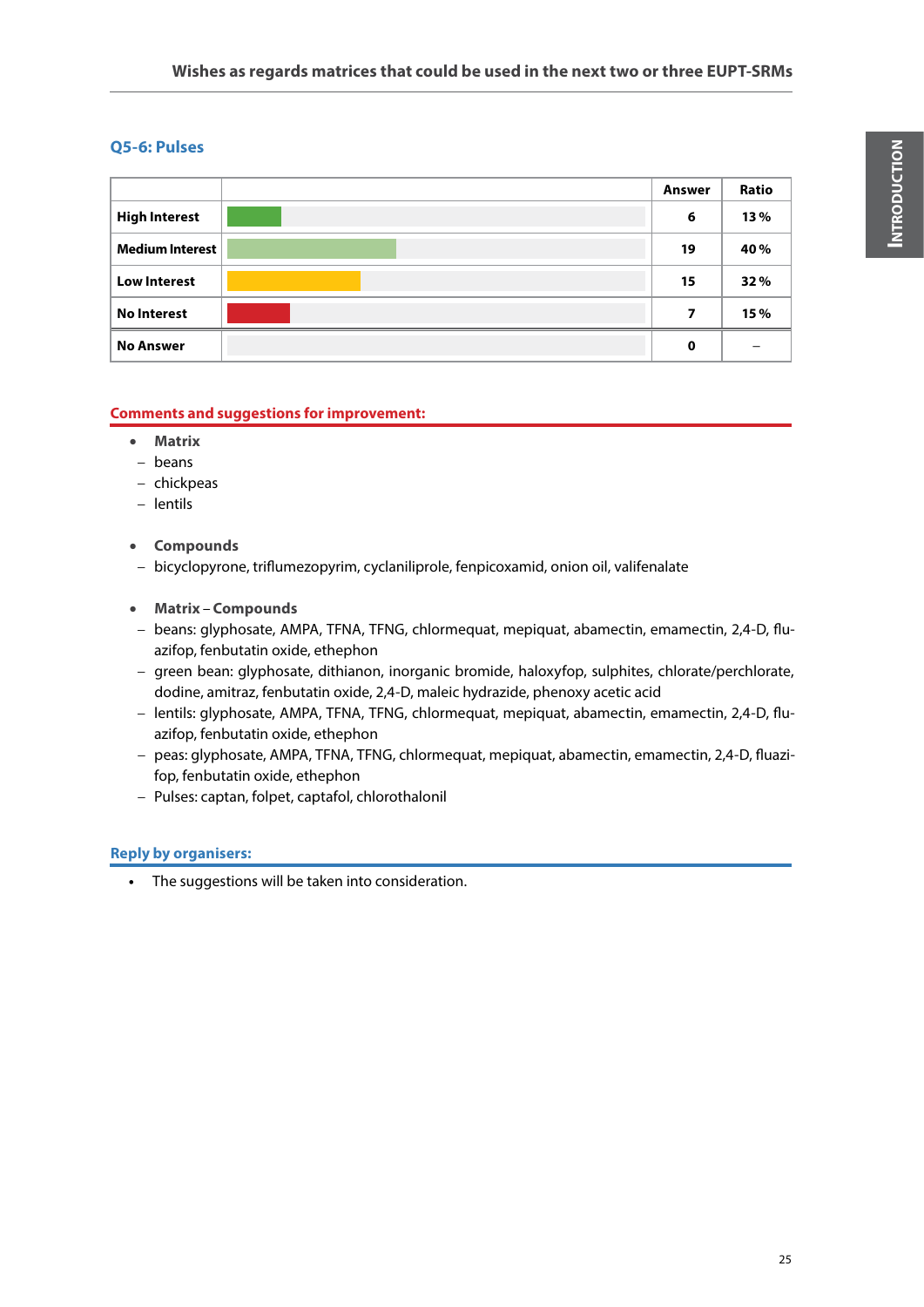#### **Q5-7: Feed**

|                        | <b>Answer</b> | Ratio |
|------------------------|---------------|-------|
| <b>High Interest</b>   | 9             | 19%   |
| <b>Medium Interest</b> | 7             | 15%   |
| <b>Low Interest</b>    | 13            | 28%   |
| <b>No Interest</b>     | 18            | 38%   |
| <b>No Answer</b>       | 0             |       |

#### **Wishes regarding "feed" or commodity-analyte combinations:**

- **Matrix**
	- − babyfoods, infant formulas
- − maize
- − rape seed
- − soy
- **Compounds**
	- − Glyphosate, bicyclopyrone, triflumezopyrim, cyclaniliprole, fenpicoxamid, onion oil, valifenalate
- **Matrix Compounds**
- − feed with high fat content (2x): captan, folpet, captafol, chlorothalonil, glyphosate (2x), fenoxyacids, chlormequat, mepiquat

#### **Reply by organisers:**